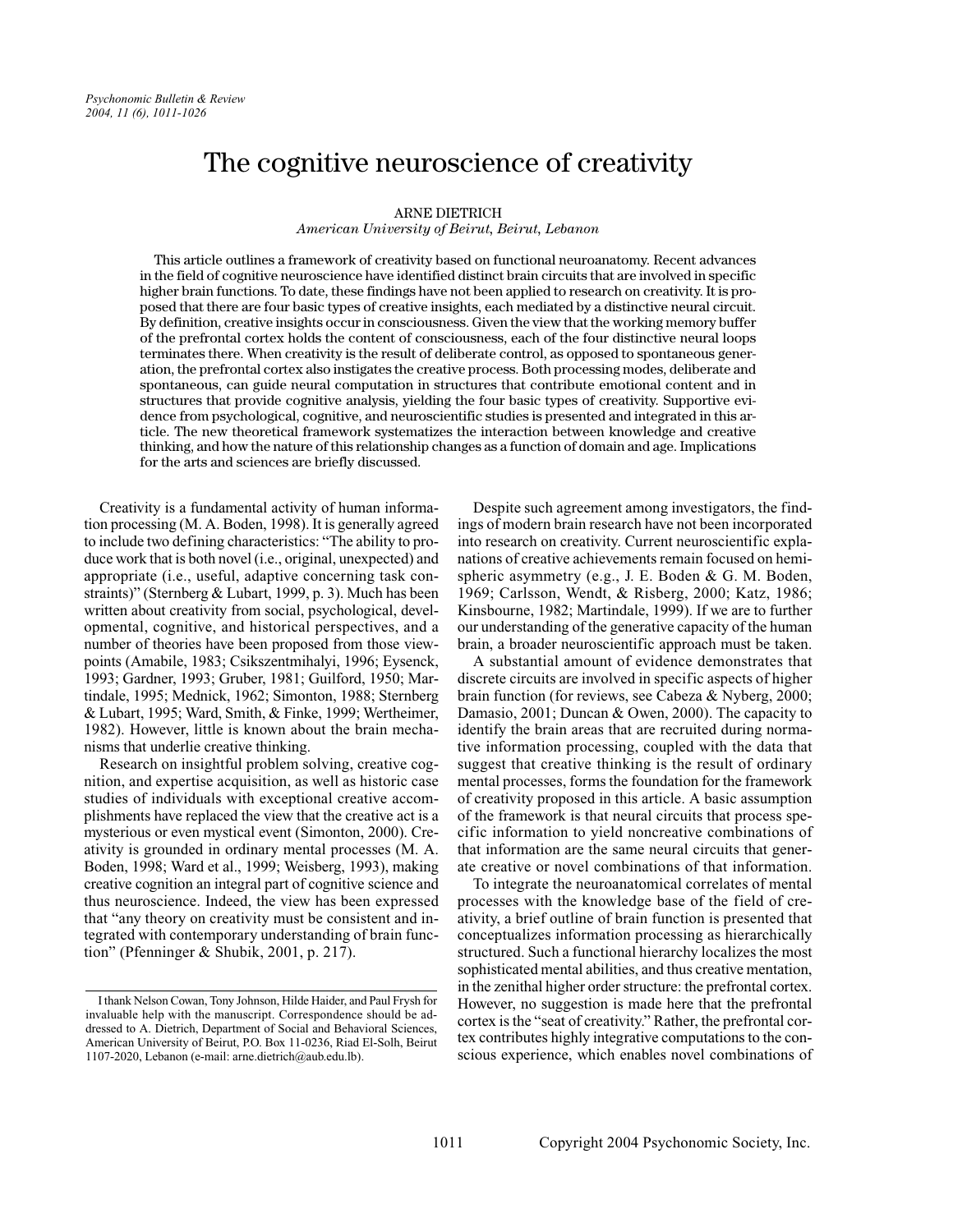information to be recognized as such and then appropriately applied to works of art and science.

## **BRIEF OUTLINE OF FUNCTIONAL NEUROANATOMY**

Modern brain research conceptualizes cognitive function as hierarchically ordered. Evolutionary pressures forced the development of ever more integrative neural structures able to process increasingly complex information. This, in turn, led to increased behavioral flexibility and adaptability. The cerebral cortex, and in particular the prefrontal cortex, is at the top of that hierarchy, representing the neural basis of higher cognitive functions (e.g., Frith & Dolan, 1996; Fuster, 2002). Historically, consciousness was approached in a similar manner (Markowitsch, 1995), being defined by selection of various attributes, such as self-reflection, attention, memory, perception, and arousal, which were ordered in a functional hierarchy with the frontal lobe necessary for the top attributes. Recent theories of the neural correlates of consciousness similarly emphasize frontal cortex function for higher attributes (e.g., Ashby, Valentin, & Turken, 2002; Crick & Koch, 1998; Dehaene & Naccache, 2001; Dietrich, 2003).

The brain has developed two different types of neural systems, each designed to extract a different kind of information from the environment. On the one hand, the emotional brain is designed to attach a value tag to the incoming information that allows the person to evaluate the biological significance of a given event (LeDoux, 1996). On the other hand, a separate and parallel line of information processing that is devoid of any salient information is designed to perform detailed feature analysis. This perceptual evaluation of the environment is used to construct sophisticated representations that function as the basis for cognitive processing. Each line of information processing contains a functional hierarchy in which increasingly higher order structures perform progressively more sophisticated computations.

These two functional systems can be dissociated in anatomy as well as in the way they process information (e.g., Churchland, 2002; Damasio, 2002; LeDoux, 1996). While anatomical dissociation has received more attention, the process modularity of emotion and cognition—that is, whether or not they compute information in a fundamentally different way—is still a matter of some controversy. However, the case of E.V.R. (Damasio, 1994) suggests that, unlike the computational mode of the cognitive system, emotions are a form of "bio-computation, i.e., dirty, me-relevant computation" (Churchland, 2002, p. 228). E.V.R. had sustained ventromedial prefrontal cortex damage, and cognitive tests showed that he had no deficit in assessing and judging hypothetical scenarios of complex moral and social situations. In addition, he outscored healthy subjects in a variety of standardized tests. Despite his cognitive abilities, a real-life situation did not trigger the execution of appropriate social behaviors. Damasio (1994) suggested that the deficit

was confined to "actual" social behavior, because E.V.R failed to assess the emotional (personal) content of the event, which is not necessary for solving a similar but hypothetical scenario. The process modularity of emotions is also evident in artificial intelligence where "failures in programming computers to conform even roughly to common sense, or to understand what is relevant, are an indication of the nonalgorithmic, skill-based nature of rationality" (Churchland, 2002, p. 231).

Initial processing of affective content occurs in various limbic system structures, such as the amygdala (Le-Doux, 1996). The computational product of these limbic structures is used by the next higher level of affective processing represented by the cingulate cortex and the ventromedial prefrontal cortex (Damasio, 1994). These structures produce complex emotions and are capable of evaluating the significance of complex social situations. Cognitive processing is represented by another set of limbic system structures, primarily the hippocampal formation, as well as the temporal, parietal, and occipital cortices. The required level of selective attention to process information is also supplied by these structures (J. G. Taylor, 2001). Each track keeps a record of its activity so that emotional memory is part of the emotional circuitry, and perceptual and conceptual memory are part of the cognitive circuitry (LeDoux, 1996).

Although there are multiple connections at various levels between the two information processing systems, full reintegration of emotional and cognitive information does not appear to happen until both types of computations converge back on the dorsolateral prefrontal cortex (e.g., Fuster, 2000b). This region is involved in executive function; that is, it further integrates already highly processed information, formulates plans and strategies for appropriate behavior in a given situation and instructs the adjacent motor cortices to execute its computational product. At all levels of the functional hierarchy, neural structures have direct access to activating the motor system, but behavior that is based on prefrontal activation is most sophisticated.

It is evident from this outline that the prefrontal cortex must be the central structure involved in creative thinking. To understand more thoroughly how the brain might engage in information processing that results in creative thoughts, it is instructive to provide a more detailed review of the functions of the prefrontal cortex and how they relate to concepts of creativity.

## PREFRONTAL CORTEX FUNCTION **AND CREATIVITY**

Perhaps the single most important functional division in the neocortex is the central fissure. It demarcates the frontal lobe from the three posterior cortices—the temporal, the occipital, and the parietal—which will be collectively referred to as the TOP. The functions of the TOP are different from those of the frontal lobe. The TOP neurons are devoted primarily to perception and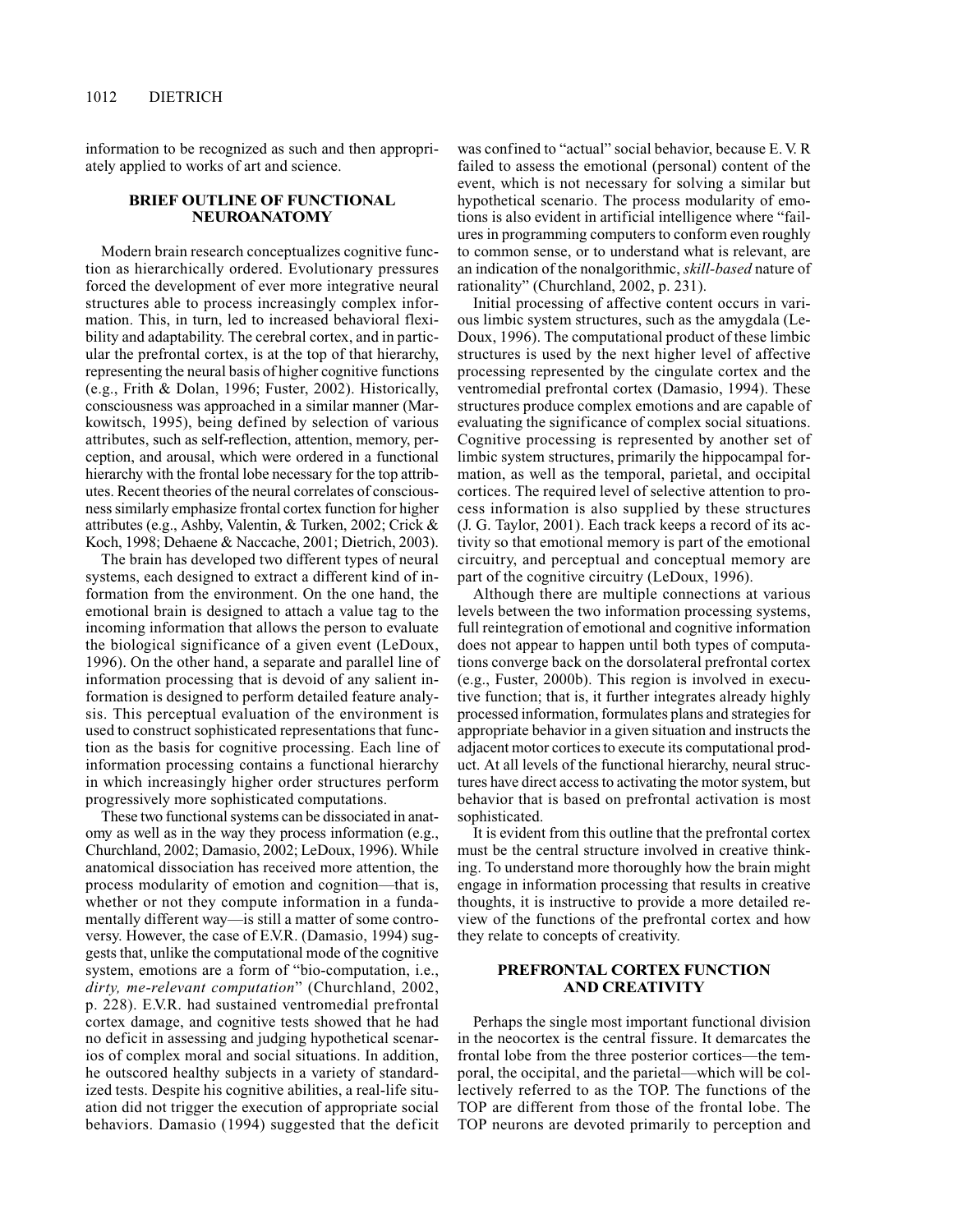long-term memory. The primary sensory cortices of all sense modalities are located in the TOP, and its association cortex further assembles and assimilates sensory information decoded initially in the primary cortex. It is generally agreed that the TOP is the site of long-term memory storage (e.g., Gilbert, 2001).

The frontal lobe, located just rostral to the central fissure, does not receive direct sensory input nor store longterm memory. The prefrontal cortex, which comprises approximately half of the frontal lobe in humans, integrates already highly processed information to enable still higher cognitive functions such as a self-construct (Keenan, Wheeler, Gallup, & Pascual-Leone, 2000; Vogeley, Kurthen, Falkai, & Maier, 1999), self-reflective consciousness (Courtney, Petit, Haxby, & Ungerleider, 1998; Vogeley et al., 2001), complex social function (Damasio, 1994), abstract thinking (e.g., Rylander, 1948), cognitive flexibility (Lhermitte, 1983; Lhermitte, Pillon, & Serdaru, 1986), planning (Norman & Shallice, 1986; Shallice & Burgess, 1991), willed action (Frith & Dolan, 1996), source memory (Janowsky, Shimamura, & Squire, 1989), and theory of mind (Frith & Frith, 2001; Povinelli & Preuss, 1995; Stone, Baron-Cohen, & Knight, 1998).

Three other cognitive functions of the prefrontal cortex—working memory (Baddeley, 1996; Fuster, 2000a; Goldman-Rakic, 1992), temporal integration (e.g., Fuster, 1995; Knight & Grabowecky, 1999; Kolb, 1984), and sustained and directed attention (e.g., Posner, 1994; Sarter, Givens, & Bruno, 2001)—provide the infrastructure to compute these complex cognitive functions by providing a buffer to hold information in mind and order it in space–time (Dehaene & Naccache, 2001; Duncan & Owen, 2000). It is this superimposing of already highly complex mental constructs that dramatically increases cognitive flexibility.

The prefrontal cortex is not a single unit. It is functionally divided into ventromedial (VMPFC) and dorsolateral (DLPFC) aspects (e.g., Fuster, 2002; Petrides, 1996). Lesion and functional imaging studies have shown that different prefrontal circuits, along with their respective cortical and subcortical connections, are implicated in specific cognitive abilities. A discernible hemispheric specialization further suggests that these cognitive processes are not global functions of the frontal lobe. For instance, semantic memory retrieval is implemented in the left DLPFC, whereas activation of the right DLPFC is most closely associated with sustained attention (for a review, see Cabeza & Nyberg, 2000; Duncan & Owen, 2000). Anatomically speaking, it has been argued that the DLPFC developed from hippocampal tissue and is phylogenetically different from VMPFC tissue (Fuster, 2002; Petrides & Pandya, 1999). The DLPFC is also heavily interconnected with the TOP regions, whereas the VMPFC is heavily connected to the amygdala and cingulate cortex (Damasio, 1994).

The most common deficit associated with the VMPFC region is impaired social function. This deficit was epitomized by the famous case of Phineas Gage, who after a freak accident that damaged his frontal lobe, exhibited what is now recognized as the typical frontal syndrome: inappropriate social behaviors, lack of moral judgment, few social inhibitions, few abstract thought processes, an inability to plan for the future, and/or difficulty of maintaining a plan of action. He showed a lack of concern for himself and others and behaved with little regard for social constraints. It appears that the VMPFC region is critical for internalizing the values and societal standards of a person's culture. Damasio (1994) suggested that the VMPFC, with its intricate connections to the limbic system, might assess the personal consequences of one's behavior, and that the resulting emotions are an essential prerequisite to making logical and rational decisions. Given that creativity is both novel and appropriate, it would appear that the ability of the prefrontal cortex to evaluate propriety must be critical to assessing whether a particular new idea is creative as opposed to merely new.

Damage to the DLPFC does not involve changes in personality and emotion. The DLPFC does not receive direct innervation from subcortical structures such as the amygdala that are involved in affective behavior (Petrides & Pandya, 1999). Its primary input comes from the TOP, and its primary output is the motor cortices. Research has implicated the DLPFC in working memory, directed attention, and temporal integration (Fuster, 2000a; Goldman-Rakic, 1992; Knight & Grabowecky, 1999; Posner, 1994).

Working memory describes the ability to process information online. It is a monitoring system of ongoing events that temporarily keeps in mind information that is relevant to the situation, so that one can "work" with it. Electrophysiological recordings demonstrate that, as TOP neurons decipher sensory information, a representation of that information is also present in working memory, so it can figure into the immediate decisionmaking process (e.g., Quintana & Fuster, 1999). Cognitive research has shown that working memory is severely limited in capacity, either in storage, or processing, or both (Baars, 1989; Baddeley, 1996; Cowan, 1995, 2001; Halford, Wilson, & Phillips, 1998). With its ability to sustain online processing in real time, the working memory buffer appears to be a prerequisite for cognitive flexibility, abstract thinking, strategic planning, access to long-term memory, and sentience. It has been suggested that full-fledged, self-reflective consciousness comes about in these DLPFC circuits (e.g., Baddeley, 2000; Courtney et al., 1998; Cowan, 2001; Dehaene & Naccache, 2001; Posner, 1994); in other words, our immediate conscious experience of the here and now is made possible by the sustained buffering of information in working memory. It has been suggested that a working memory buffer is critical, indeed a prerequisite, for creative thinking (Damasio, 2001). It allows holding in mind knowledge that is relevant to solving a particular problem.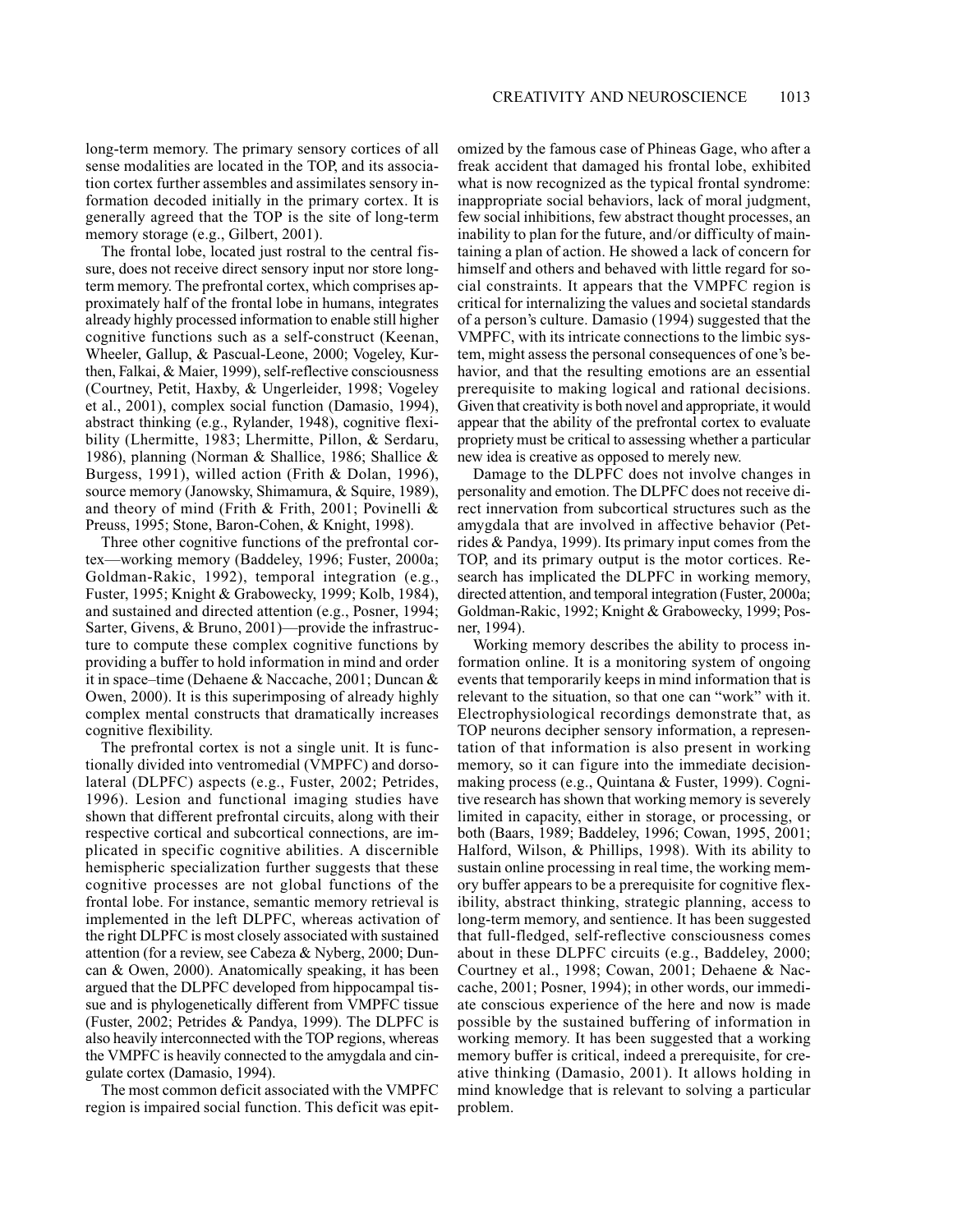The ability to sustain attention is a prerequisite to an effective working memory buffer (Cowan, 2001). Attentional processes in the form of selective perception occur at all levels of the perceptual process, and thus in the TOP. However, intentional control of focus and the maintenance of concentration appear to be a frontal lobe function (e.g., Posner, 1994; Sarter et al., 2001). It has been proposed that the focus of attention is capacity limited, restricting the amount of information that can be held in working memory, as well as central executive processing that can be performed in parallel (Broadbent, 1958; Cowan, 2001; Kane, Bleckley, Conway, & Engle, 2001). Humans have a great deal of intentional control over what they attend to, and the attentional network of the prefrontal cortex is not only a mechanism to select the content of consciousness (Cowan, 1995; Posner, 1994), but also to maintain the chosen content online long enough for a creative solution to mature. The framework of creativity outlined in this article proposes that there are two types of processing modes, deliberate and spontaneous, that can give rise to creative thoughts. Much evidence exists suggesting that creativity can be the result of defocused attention (see Martindale, 1999), but the ability to deliberately direct attention to pertinent information must be a prerequisite for creative thinking that is the result of effortful, constructive problem solving.

A number of researchers have emphasized the role of the prefrontal cortex in the organization of behavior across time (Fuster, 1995; Knight & Grabowecky, 1999; Kolb, 1984). Frontal lesions in nonhuman animals have revealed deficits in time estimation and temporal memory (e.g., Dietrich & Allen, 1998), temporal ordering (Kolb & Whishaw, 1983), and sequencing (e.g., Kesner & Holbrook, 1987). In humans, this deficit is most strikingly seen in the inability to plan, formulate strategies, and carry out sequential tasks requiring a step-by-step implementation of behaviors (Jasper, 1995; Milner, 1995; Shallice & Burgess, 1991). Thus, the prefrontal cortex orchestrates action in accordance with internal goals (E. K. Miller & Cohen, 2001). It follows that aesthetic or scientific goal-directed behaviors depend on prefrontal activity. It is hard to imagine how creative ideas can occur in one's mind without continuity of thought and without the capacity to order information along the temporal dimension.

Perseveration, or the inability to shift between modes of thinking, is the most reliable deficit associated with damage to the DLPFC (Boone, 1999). Perseveration is perhaps most indicative of a lack of cognitive flexibility and ability to think abstractly. It is commonly tested for and quantified with the Wisconsin Card Sorting Task (WCST), in which cards are sorted by one of three characteristics: color, number, or shape. The patient is required to discover the sorting rule empirically using only feedback from the examiner about selection of the cards. When the examiner changes the sorting rule, patients are required to adapt to the new rule. Patients with DLPFC

damage show perseverative errors in this task, continuing to sort according to the old rule even in the face of obvious discrepancy. This is frequently interpreted as a failure of working memory because relevant past behavior is required to perform the task successfully. Functional imaging has shown that the flexible shifting of cognitive sets in normal subjects is accompanied by prefrontal activation (Konishi et al., 1998; Monchi, Petrides, Petre, Worsley, & Dagher, 2001). A comparable deficit can be produced in rats. A rat in a T-maze is trained over many trials to find food located in one of the T's arms. Once the rule (right or left) is acquired according to some criterion, it is changed to the other arm. After a number of reversals, a strategy emerges that is called win/stay lose/shift, or in other words, the rat acquires the concept of shifting. Prefrontal lesions cause rats to perseverate and adhere to the previously learned rule (e.g., Dietrich, Taylor, & Passmore, 2001). Given that perseveration to old information is anathema to creative thinking, it is evident that a fully operational prefrontal cortex enables cognition that is necessary for creative ability.

Finally, it appears that the prefrontal cortex exerts inhibitory control over inappropriate or maladaptive emotional and cognitive behaviors. Lhermitte (1983; Lhermitte et al., 1986) documented this tendency by showing that frontal lobe patients are overly dependent on immediate cues. They tend to act on what they see without taking into account the bigger picture. Similarly, such patients show a strong tendency to imitate inappropriate behaviors modeled by others. As Lhermitte put it, "The sight of the movement is perceived in the patient's mind as an order to imitate; the sight of an object implies the order to use it" (Lhermitte et al., 1986, p. 330). Without a fully functional frontal lobe, the patient can utilize only immediate cues and fails to select behaviors based on more universal principles. Thus, the frontal lobe provides for cognitive flexibility and freedom, and releases us from the slavery of direct environmental triggers or the memory stored in the TOP.

Creativity is the epitome of cognitive flexibility. The ability to break conventional or obvious patterns of thinking, adopt new and/or higher order rules, and think conceptually and abstractly is at the heart of any theory of creativity such as Guilford's (1950, 1967) concept of divergent thinking. Moreover, the fact that stored knowledge and novel combinations of that knowledge are implemented in two distinct neural structures, the TOP and the prefrontal cortex, respectively, is critical to understanding the relationship between knowledge and creativity, as well as the difference between creative and noncreative thinking.

In conclusion, creativity requires cognitive abilities, such as working memory, sustained attention, cognitive flexibility, and judgment of propriety, that are typically ascribed to the prefrontal cortex. Not surprisingly, the central role the prefrontal cortex must play in creativity has been stressed by other investigators (Ashby, Isen,  $\&$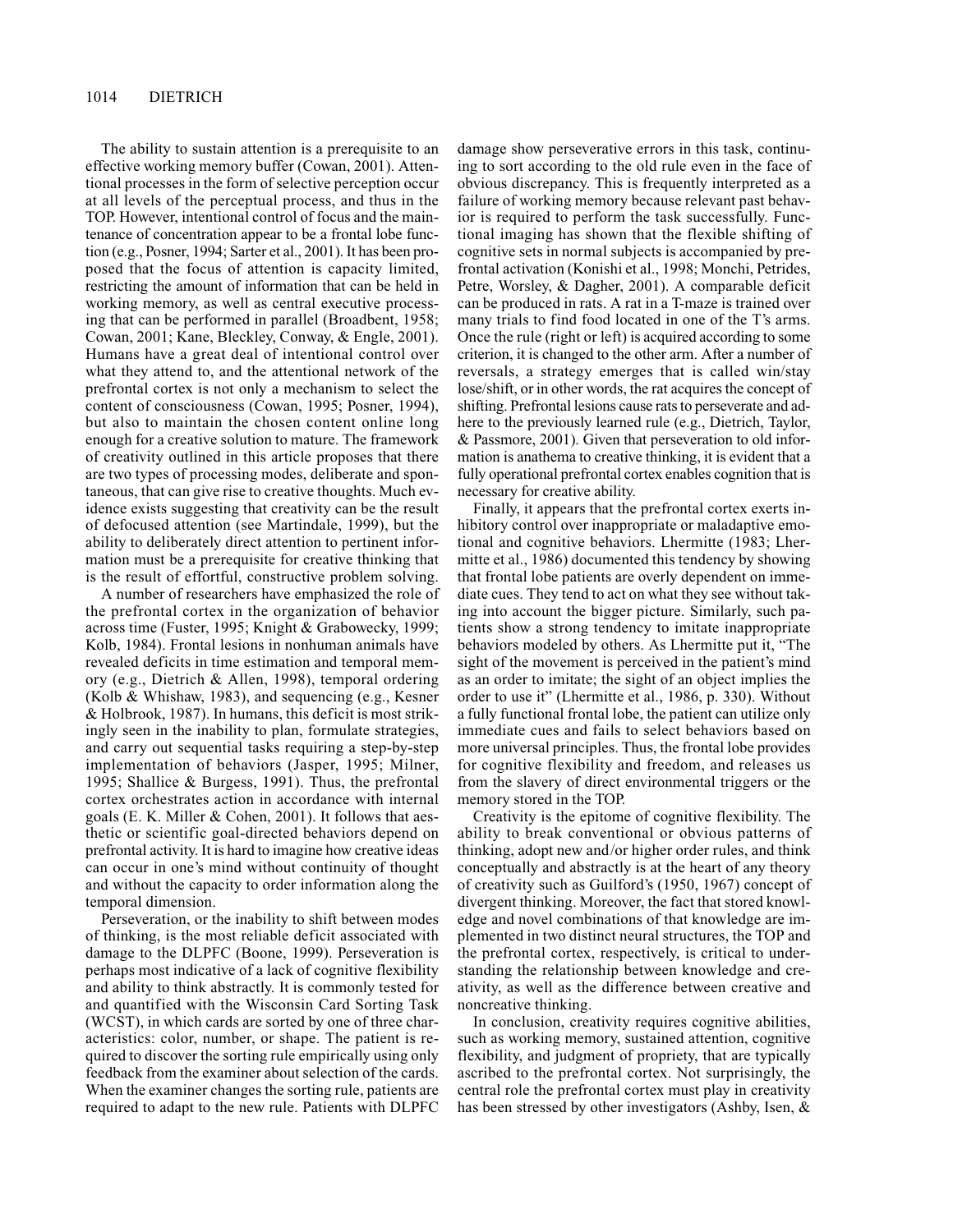Turken, 1999; Ashby et al., 2002; Bekhtereva, Dan'ko, Starchenko, Pakhomov, & Medvedev, 2001; Bekhtereva et al., 2000; Carlsson et al., 2000; Damasio, 2001; Kornhuber, 1993; Martindale, 1999; Scheibel, 1999).

## **TYPES OF CREATIVITY**

Production of novelty is not rare in human information processing. One only has to consider the combinational potential presented by human language to appreciate the brain's generative capacity. An assumption of the framework linking creative information processing to normative information processing is that every neural circuit that computes specific information also produces novel combinations of that information. Indeed, novelty might be inevitable in such a chaotic system. Furthermore, it is reasonable to assume that the more integrative the neural structure involved in the computations, the more combinational novelty might occur. On the other hand, the second defining characteristic of creativity, appropriateness, is not inherent in every neural circuit but depends on higher order structures that are capable of assessing a set of very complex and constantly changing rules such as the values implicit in a person's culture. This is compatible with the theory that creativity is essentially a Darwinian process; that is, it entails a variation-selection process (Simonton, 1997, 2003). Ideational combinations are generated all the time, but a selection process is required to determine which ideas are truly creative.

Considering the definition of creativity, it is proposed that there are four basic types of creativity. Novelty production can occur in emotional structures or in cognitive structures, and crossing the type of information with the two modes of processing (deliberate or spontaneous) yields the four basic types. It should be stressed, however, that a given creative act is not suggested to be the manifestation of one of these four types in pure form. Just as any behavioral act is the result of a combination of normative cognition and emotion, the four types of creativity are basic elements of information processing, and creative behavior is ultimately the result of a combination of these basic psychological processes. Once a novel combination has been generated, to turn it into a creative idea, a value assessment by the prefrontal cortex is required. Thus, all four types of creativity share a "final" common pathway," regardless of the circuit that generated the novelty.

It is proposed that the role of the prefrontal cortex in the creative process is threefold. First, to evaluate the appropriateness of a novel thought, one has to become conscious of it. Given the view that the working memory buffer of the prefrontal cortex holds the content of consciousness, a novel thought becomes an insight when it is represented in working memory. Information that is not represented in working memory is unconscious to the extent that we cannot reflect or report on it (e.g., Gazzaniga, Ivry, & Mangun, 1998). Since neural structures at all levels of the functional hierarchy can activate the motor system, such unconscious novel combinations can produce novel behaviors. However, sophisticated creative behavior is based on the prefrontal integration that follows once unconscious novel thoughts become manifested in consciousness.

Second, insights are only the first step in converting novel combinations of information into creative work. Once an insight occurs, the prefrontal cortex can bring to bear the full arsenal of higher cognitive functions to the problem, including central executive processes such as directing and sustaining attention, retrieving relevant memories, buffering that information and ordering it in space–time, as well as thinking abstractly and considering impact and appropriateness. Innumerous insights turn out to be incorrect, incomplete, or trivial, so judging which insights to pursue and which to discard requires prefrontal cortex integration.

Third, the prefrontal cortex must implement the expression of the insight. The prefrontal cortex orchestrates action in accordance with internal goals (E.K. Miller  $\&$  Cohen, 2001), such as aesthetic or scientific goals. In everyday problem solving, planning and executing concurrent subgoals while keeping in mind the main goal are critically dependent on prefrontal activation (Channon & Crawford, 1999; Koechlin, Basso, Pietrini, Panzer, & Grafman, 1999). In art as well as science, the expression of a creative insight requires a high level of skill, knowledge, and/or technique that depends upon continuous problem solving. Great works of art or science such as Picasso's *Guernica* or Einstein's theory of relativity are the result of goal-directed behaviors that took months or years to mature. The creative insight is but the first step in the creative act.

### **Processing Modes**

The framework of creativity outlined in this article proposes that creative insights can arise in two processing modes—spontaneous and deliberate. Similar distinctions between modes of thinking, for instance, intuition and analysis or explicit and implicit, have been made previously (Ashby et al., 1999; Shirley & Langan-Fox, 1996; Simonton, 1975). There is much evidence to support either notion. A number of researchers have pointed out that creative insights are marked by sudden realizations that tend to occur in a mental state that is characterized by defocused attention (Bransford & Stein, 1984; Eysenck, 1995; Martindale, 1999). Indeed, anecdotal reports in the arts and sciences abound that describe the creative process as automatic and effortless. From Kekulé's daydream of whirling snakes forming a (benzene) ring to Coleridge's poem "Kublai Khan," such flashes of insights are the very cliché of creative genius. It has even been claimed that creativity goes beyond the rational (e.g., Torrance  $\&$  Hall, 1980), and the view, originally expressed by Kraepelin, that there is a link between mental illness and creativity, has received much attention (for a review, see Waddell, 1998). In particular, a positive correlation between psychopathology and creativity has been asserted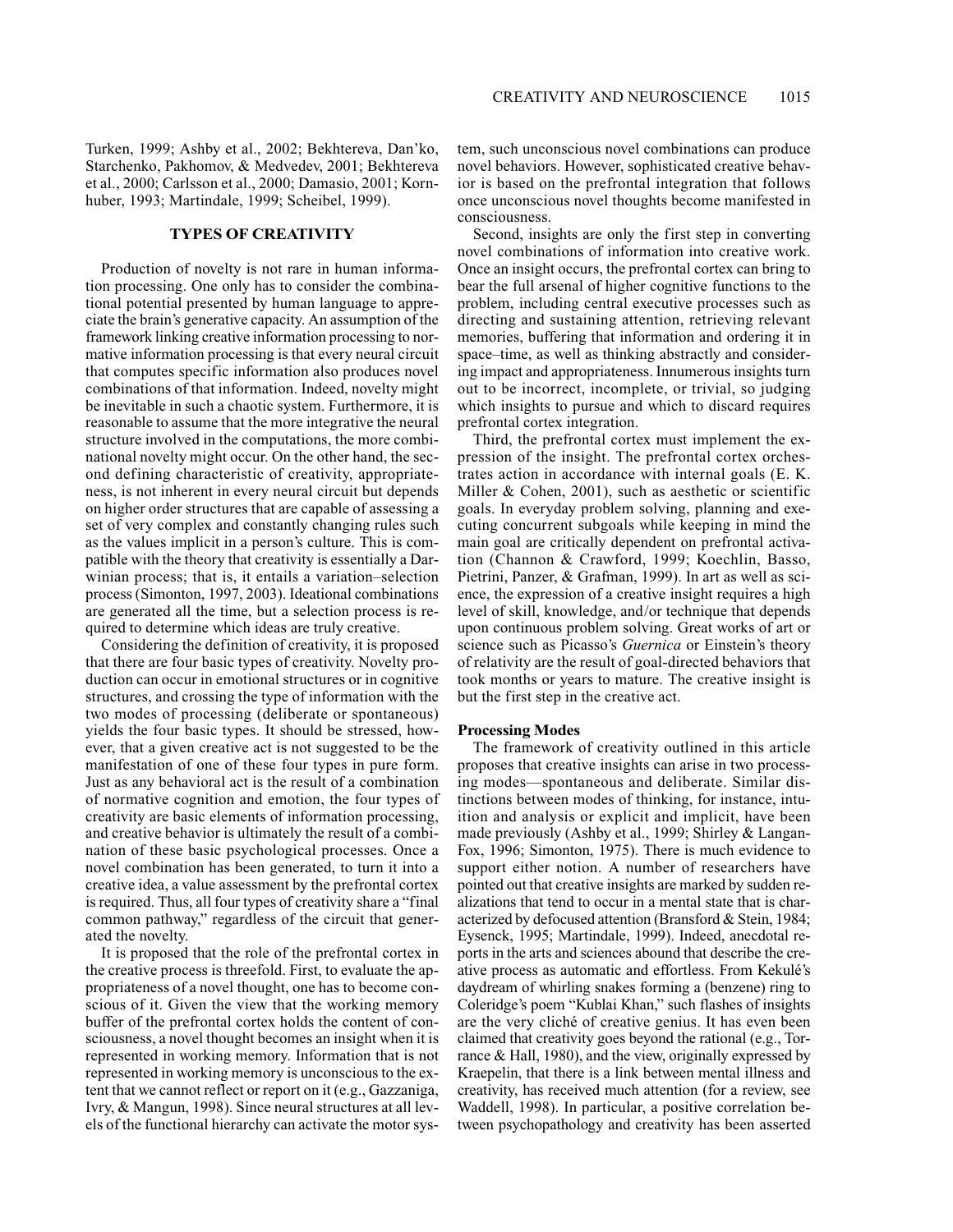for schizophrenia (e.g., Sass, 2000), bipolar disorder (e.g., Jamison, 1993; Rothenberg, 2001), on setting of dementia (e.g., B. L. Miller et al., 1998), and depression (e.g., Post, 1994). In addition, drugs such as alcohol and opium that lower inhibition and attentional focus, have a longstanding reputation of fostering creative inspiration in the arts (Goodwin, 1992; Post, 1996).

Other researchers have argued the opposite view that is, creativity is the result of deliberate and methodical problem solving (e.g., M. A. Boden, 1998; Guilford, 1982; Sternberg & Lubart, 1999; Weisberg, 1993). From Watson and Crick's discovery of DNA to Edison's inventions and Bach's Brandenburg Concertos, it is abundantly clear that creative work can also be the result of laborious trial and error.

To integrate these seemingly conflicting positions, it has been suggested that creative insights can occur in both processing modes (Finke, 1996). Given the astronomical amount of sensory information, attention is believed to be "the result of a limited information processing capacity" (Broadbent, 1958, p. 68). In a recent review of the available literature, Cowan (2001) argued that this limited capacity caps the amount of information that can be held concurrently in the focus of attention, and thus working memory, to four independent chunks or items. In addition to this limited capacity, research in cognitive psychology has shown that focused attention is a taxing mechanism and cannot be maintained indefinitely (e.g., Posner, 1994). As a consequence, mental states that are marked by defocused attention or drifting, such as daydreaming, might simply be the inevitable result of the constant demands placed on the attentional system to selectively process information (Singer, 1978). Contrary to the conscious brain, the unconscious brain appears to be a parallel processor (e.g., Gazzaniga et al., 1998), so that novel combinations of information are constantly generated, regardless of the state of attentional control. Given that the working memory buffer of the prefrontal cortex holds the content of consciousness, and that the attentional network of the prefrontal cortex is the mechanism to select and limit the content, it is hypothesized in the present article that the main difference between deliberate and spontaneous modes of processing is the method used to represent the unconscious novel information in working memory. While deliberate searches for insights are instigated by circuits in the prefrontal cortex and thus tend to be structured, rational, and conforming to internalized values and belief systems, spontaneous insights occur when the attentional system does not actively select the content of consciousness, allowing unconscious thoughts that are comparatively more random, unfiltered, and bizarre to be represented in working memory.

Several lines of evidence corroborate the notion that deliberate insights are qualitatively different from spontaneous insights. Data strongly support the hypothesis that the prefrontal cortex, and in particular the DLPFC, is recruited in long-term memory retrieval (for reviews, see

Cabeza & Nyberg, 2000; Hasegawa, Hayashi, & Miyashita, 1999). Neuroimaging studies have implicated the prefrontal cortex in semantic retrieval (e.g., Bruckner, 1996; Cadoret, Pike, & Petrides, 2001), episodic retrieval (e.g., Desgranges, Baron, & Eustache, 1997; Nyberg, 1998), autobiographical retrieval (Fink et al., 1996), solving "tip of the tongue" phenomena (e.g., Kikyo, Ohki, & Sekihara, 2001), priming (Janowsky et al., 1989), and explicit categorization (Ashby et al., 1999).

From these data, it can be concluded that the prefrontal cortex has a search engine that can "pull" taskrelevant information from long-term storage in the TOP areas and temporarily represent it in the working memory buffer. Once online, the prefrontal cortex can use its capacity for cognitive flexibility to superimpose the retrieved information to form new combinations. Recently reported empirical evidence substantiates the notion that creative behavior can be mediated by a memory searchbased mechanism (Friedman & Förster, 2002). There is good reason to assume that either process is inherently structured—that is, the search engine, as well as the recombination of stored items, operates under a number of constraints. Given the evidence that the prefrontal cortex houses a person's cultural values and belief system (Damasio, 1994), the search engine is likely to be predisposed to retrieve knowledge that is consistent with his or her world view and past experiences.

There is abundant evidence suggesting that perception and cognition are strongly dependent upon a preconceived mental structure (see Gazzaniga et al., 1998). In addition, evidence from creativity research indicates that past knowledge or conscious thinking about a problem can be detrimental to solving it (DeBono, 1968; Frensch & Sternberg, 1989; Guilford, 1950; Koestler, 1964; Lunchins & Lunchins, 1959; Schooler & Melcher, 1995), suggesting that solutions that would violate what is known about the world are not readily considered in effortful creativity. It is further postulated that database searches and cognitive flexibility operate using formal logic (e.g., A causes B), holding assumptions about meaningfulness, and preempting, for efficiency reasons, "remote associations" (Mednick, 1962, p. 220) or counterintuitive paths. Thus, while the deliberate mode allows the thinker to direct cerebral capacities to a particular problem, it has the disadvantage of limiting the solution space.

This type of creativity might be considered analogous to M. A. Boden's (1998) notion that creative thinking is the "exploration of a structured conceptual space." As she writes, "Many human beings—including (for example) most professional scientists, artists, and jazz-musicians—make a justly respected living out of exploratory activity. That is, they inherit an accepted style of thinking from their culture, and then search it, and perhaps superficially tweak it, to explore its contents, boundaries, and potential" (p. 348). Furthermore, according to Scheibel (1999), "we must assume that the more nimble the prefrontal cortex, the more capable it is of playing with new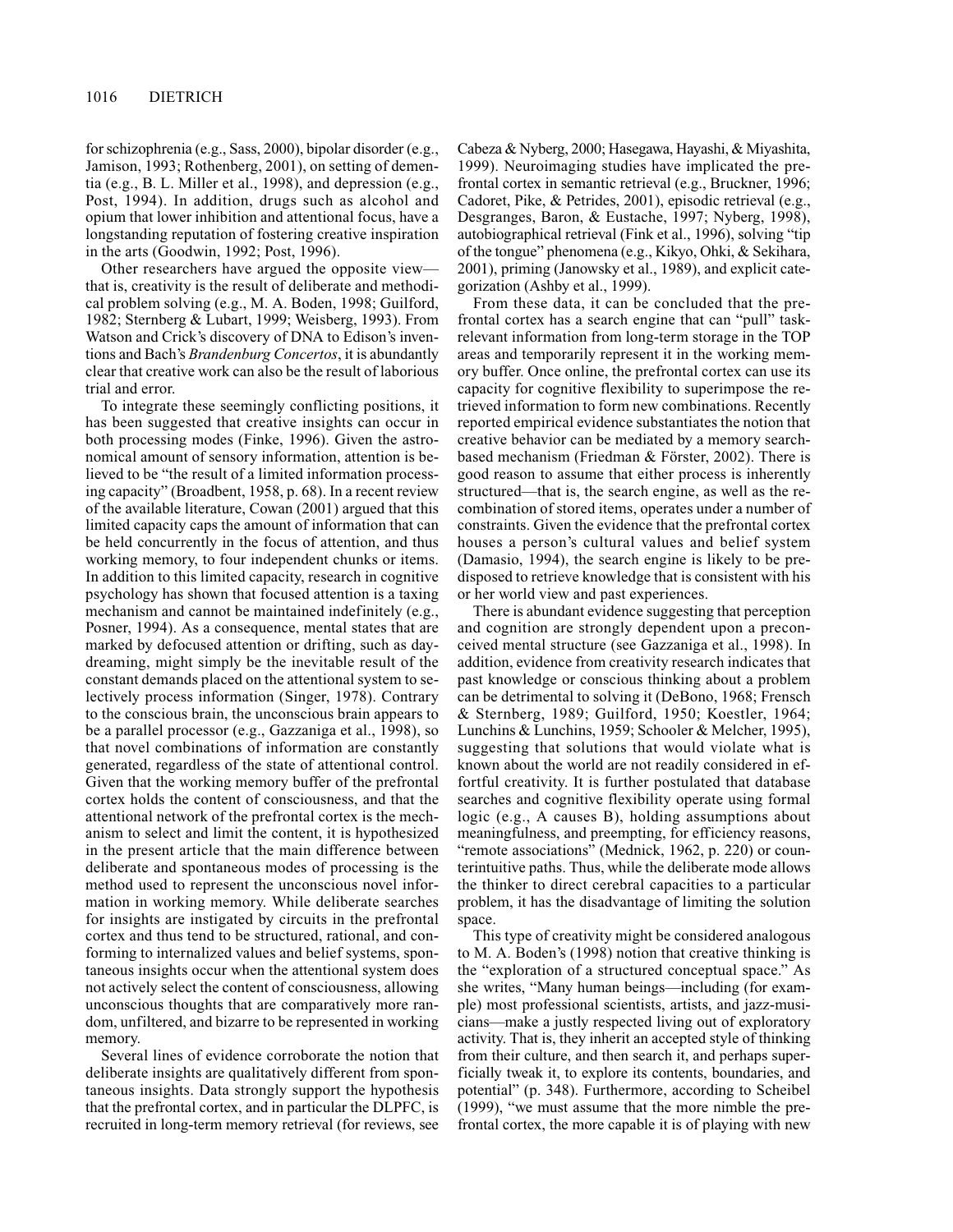combinations of stored items" (p. 3). Empirical evidence for prefrontal activation during effortful problem solving has been reported (see Ashby et al., 2002, for a review; Bekhtereva et al., 2001; Bekhtereva et al., 2000; Carlsson et al., 2000).

In addition to the limited solution space, any information that is retrieved deliberately and is thus explicitly available for conscious manipulation is subject to the capacity limit of working memory (Cowan, 2001). Carefully controlled experiments in which subjects are prevented from rehearsing or chunking support a capacity limit of  $4 \pm 1$  items that can be held in working memory at a time (Cowan, 2001). The more famous  $7 \pm 2$  is a compound estimate of the capacity limit that allows for executive processes such as rehearsing and chunking but is thought to be more typical of real-world situations. Either way, working memory limits are a critical consideration for deliberate creativity because they constrain the number of possible ideational combinations.

This capacity limit of four chunks appears to be valid only if the chunks are part of a coherent scene. If two chunks are logically inconsistent or mutually exclusive to common sense, such as the Necker cube, the capacity limit is even more narrow (Baars, 1989; Cowan, 2001). In those circumstances, humans appear to be able to process only a single item. This restricts even further the creative potential of the deliberate processing mode and is nicely illustrated by the amount of time it typically takes to combine two seemingly conflicting ideas into a single concept—for instance, the fact that electromagnetic radiation is a wavicle: a wave and a particle.

Alternatively, it has been suggested that "working" memory limitations are best defined in terms of complexity of relations that can be processed in parallel" (Halford et al., 1998, p. 723). Halford et al. have argued that the number of dimensions humans can manipulate concurrently is one quaternary relation. Information of greater complexity overloads the capacity limit and invokes executive processes that collapse dimensions into fewer chunks and/or process chunks in a serial manner. This course of action, however, makes some information temporarily inaccessible. Regardless of whether the capacity limit is understood as a storage limit of four items, or a complexity limit of one quaternary relation, it is clear that the ability to form novel associations deliberately is severely restricted by the bottleneck of consciousness.

In contrast to the deliberate processing mode, creativity due to spontaneous insights is presumed to be qualitatively different because it is not initiated by prefrontal database searches that are limited to preconceived mental paradigms, as well as quantitatively because information is not subject to the capacity limit. During the inevitable times when the attentional system is downregulated, thoughts that are unguided by societal norms and unfiltered by conventional rationality become represented in working memory (Dietrich, 2003). In such a mental state, conscious thinking is characterized by unsystematic drifting, and the sequence of thoughts mani-

festing itself in consciousness is more chaotic, permitting more "loosely connected" associations to emerge. This is consistent with the view that creativity is a stochastic combinational process (Simonton, 2003)—that is, creative behavior entails an element of chance. Recent research has also shown that the DLPFC is activated by surprise violations of learned associations (Fletcher et al., 2001), suggesting that novel combinations of information that contradict conventional wisdom might have a lower threshold to enter conscious awareness.

Conscious thoughts that are unguided by prefrontal activity are by no means random. Although a number of theories describe the nature of the brain's representation of knowledge, there is a consensus that long-term memory is stored in associative networks (e.g., Anderson  $\&$ Bower, 1973; Collins & Loftus, 1975; for a recent review, see Gabrieli, 1998). Similarly, hippocampal-dependent memory is thought to be associative. Hence, memory recall follows rules that predict the likelihood of retrieval of a given stored item. Research on priming, implicit memory, and insightful problem solving support this assumption (e.g., Ashby et al., 1999; Nisbett & Ross, 1980; Weisberg & Alba, 1981). In addition, it was noted early (Hebb, 1939) that people with frontal lobe lesions perform normally on conventional intelligence tests, suggesting that knowledge can be acquired and manipulated without prefrontal integration. It follows that, even without the guidance of the integrative prefrontal cortex, spontaneous insights are unlikely to be irrational. Indeed, empirical evidence demonstrates that many "insights occur without much warning, in a manner similar to perceptual restructuring" (Baker-Sennett & Ceci, 1996; Metcalfe, 1986; Ward et al., 1999, p. 195), suggesting that the spreading activation through a knowledge-based network alone can yield a new, sophisticated Gestalt. Thus, new ideas can be assembled unconsciously and then represented in working memory in their finished form.

Moreover, it is argued in the present article that the spontaneous processing mode is the underlying mechanism for intuition, a concept closely related to insight and creativity. A large body of evidence from neuroscientific and psychological studies suggests that we are aware of the product of neural computations but not what produces it (see Gazzaniga et al., 1998). Consequently, neither processing mode, deliberate or spontaneous, offers a window into the mechanism of how knowledge is computed. However, if intuition is "the ability to arrive at a solution without reasoning" (Shirley & Langan-Fox, 1996, p. 564), intuition can be conceptualized as knowledge obtained while the frontal attentional system does not control the content of consciousness, which would result in a mental state in which knowing occurs without intentional reasoning.

Additional evidence that prefrontal activation provides the basis for the qualitative difference between the two modes of processing comes from altered states of consciousness. REM sleep is a mental state that is marked by prefrontal inactivity (Braun et al., 1997) and is charac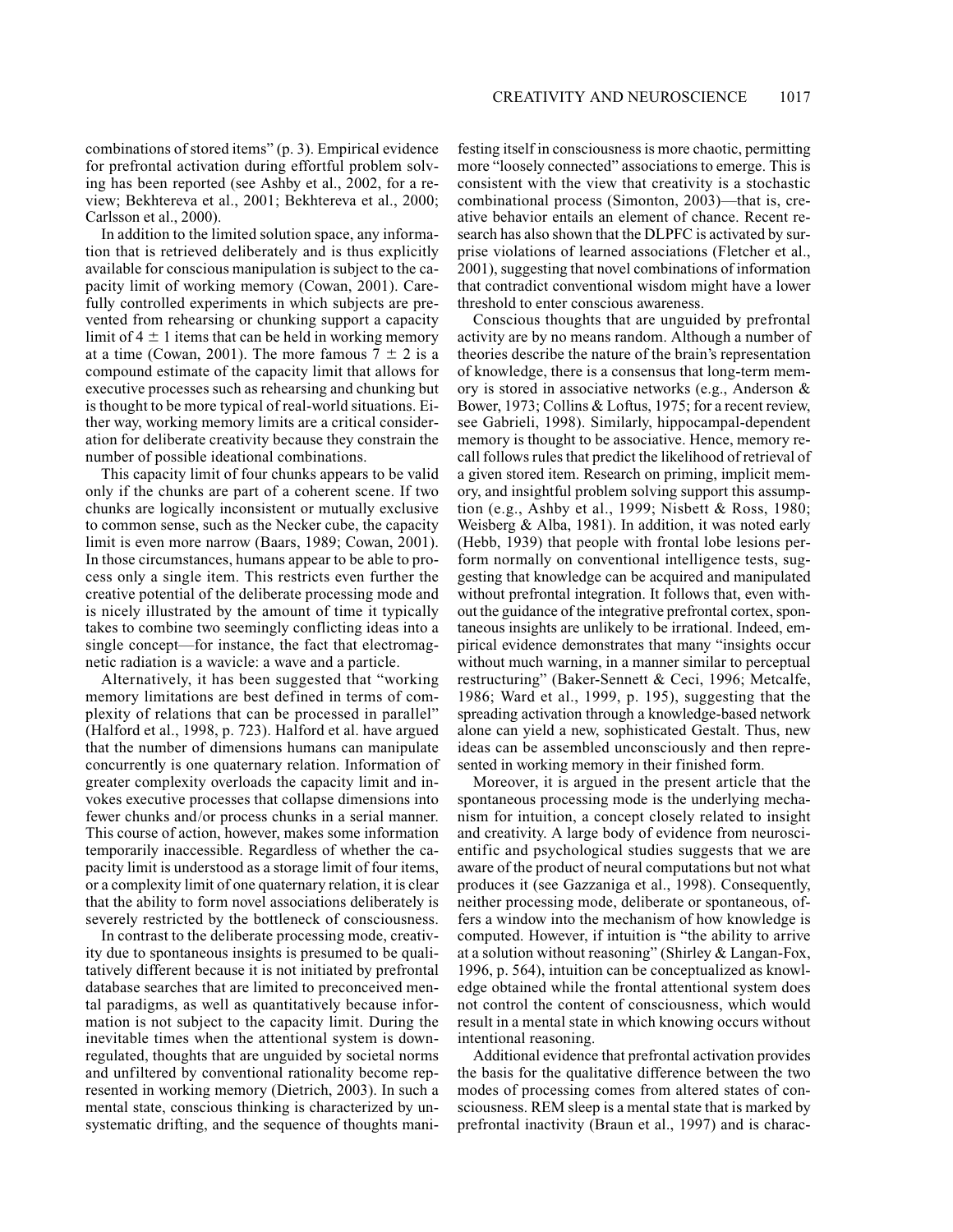terized by mentation that is largely void of prefrontaldependent cognition (Hobson, Pace-Schott, & Stickhold, 2000). For instance, self-reflection is absent (Rechtschaffen, 1978), time is distorted with past, present, and future freely exchanged (Hobson, 1988), and volitional control is greatly diminished (Hartman, 1966). There is also little indication of abstract thinking, active decision making, cognitive flexibility, and focused attention in dream stories. The capacity for semantic and episodic retrieval of specific memories, which relies heavily on DLPFC areas (Cabeza & Nyberg, 2000), is also greatly compromised.

According to Hobson and McCarley's (1977) activation-synthesis model, the brainstem's activation of memory during REM sleep is random, and dream stories are the result of the brain's attempt to make sense out of the activation without the help of the integrative capacities of the prefrontal cortex. Furthermore, the bizarreness of a dream is related to the extent of the prefrontal hypofunction (Hobson et al., 2000). Not surprisingly, dreams rarely conform to societal values and conventional wisdom. Yet, more often than not, a coherent story line emerges, presumably due to the associative nature of subsequent activation. Dreaming is regarded by many as the mental state with the most creative potential (e.g., Hobson, 1988), because the pattern of cortical activation allows for unregulated and unlimited combinational creativity due to the coactivation of stored items that are not closely associated by conventional wisdom. Thus, dreaming might be regarded as the most extreme form of the spontaneous processing mode and can give rise to insights that are difficult to come by during normal waking consciousness.

It has been argued that day dreaming is also an altered state of consciousness attributable to prefrontal cortex downregulation, albeit not as profound as dreaming (Dietrich, 2003). Anecdotal and historical accounts highlight the fact that associative combinational creativity during altered states such as dreaming or daydreaming can play a vital part in the creative process for the arts and the sciences.

## **Description of Basic Types**

The content of consciousness can thus be determined by deliberate and/or spontaneous modes of processing, each of which can direct computations in cognitive and/ or emotional structures. Figure 1 provides a schematic representation of the resulting four possible types of creative insights. Again, it should be explicitly clear that no suggestion is made here that creative insights are exclusively of one particular type. Rather, these four types should be conceptualized as the extremes of two dimensions, deliberate/spontaneous and cognitive/emotional. Consequently, creative works arise naturally from a mix of these four basic components. For instance, an emotionally inspired painting requires the employment of perceptual/cognitive processes such as spatial reasoning, while any scientific endeavor entails emotions such as surprise, evaluation of importance, or motivation.

Deliberate mode-cognitive structures. Neuroanatomically speaking, insights of this type are instigated by the prefrontal cortex. The frontal attentional network is recruited to search for task-relevant information in the TOP. The subsequent activation of TOP areas is brought online, so that prefrontal circuits that enable various other higher cognitive functions can manipulate the informa-



### **Knowledge Domain**

Figure 1. It is proposed that there are four basic types of creative insights, each mediated by a distinctive neural circuit. Creative insights can be the result of two processing modes, deliberate and spontaneous, each of which can guide neural computation in structures that contribute emotional content and in structures that provide cognitive analysis. Crossing the two processing modes with the type of information yields the four basic types of creativity.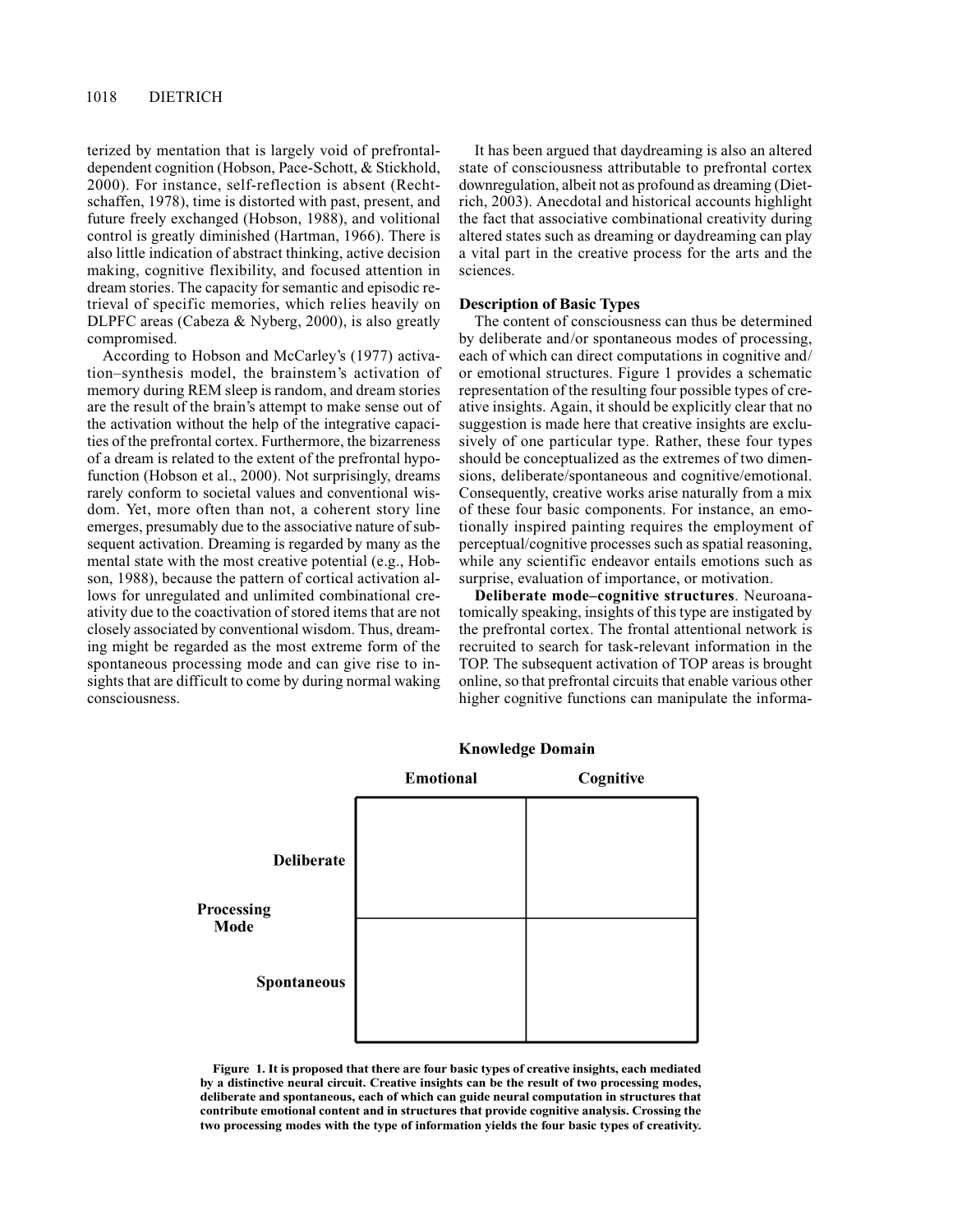tion. Considering the evidence implicating the hippocampus in the consolidation of declarative memory (Squire, 1992), it must be assumed that for the retrieval of recent memory the hippocampal formation is recruited, as well. Prototypical examples of deliberate/cognitive creativity are the methodical piecing together of the structure of DNA and Edison's systematic approach to inventing.

It is suggested in the present article that the quality of these types of insights is closely related to two factors. First, a prerequisite for creativity in a cognitive domain must be the number of domain-specific items stored in TOP areas. The more knowledge is readily available, the more relevant items can be "juggled" in working memory. The quality of this type of insight depends directly on expertise, which is evidenced by the fact that few inventions or scientific breakthroughs were ever made by individuals with an "uneducated" TOP. Considering that the definition of creativity includes some form of appropriateness, this type of creativity appears to be domain specific. Second, since it is well known that expertise alone does not constitute creativity (Weisberg, 1999), quality must also depend on how "nimble" (Scheibel, 1999, p. 3) the prefrontal cortex is. This factor would appear to constitute a general or domain-independent trait for creativity.

**Deliberate mode–emotional structures.** Again, this type of insight is instigated by the frontal attentional network. However, instead of searching TOP areas for relevant information, attentional resources are directed toward retrieving affective memory that is stored in emotional structures. A prototypical example of this type of creativity is an insight gained during psychotherapy. The resulting item is temporarily represented in the working memory buffer and can thus be consciously manipulated for further insights. Considering the evidence that basic emotions are processed by limbic system structures such as the amygdala and more complex social emotions by the cingulate cortex and the VMPFC (Damasio, 1994; LeDoux, 1996), it is likely that insights of this type depend heavily on the specific emotion. As reviewed earlier, limbic system structures such as the amygdala do not have direct connections to the dorsolateral prefrontal cortex (Petrides & Pandya, 1999). In addition, although the amygdala has a massive projection to the VMPFC, it receives few afferent fibers from the VMPFC in return (LeDoux, 1996). Consequently, the limited ability of the prefrontal cortex to direct neural processing in the amygdala (LeDoux, 1996) makes it doubtful that insights based on *basic* emotions can be deliberate. There is no neuroanatomical limitation for deliberate insights that are based on complex social emotions because the DLPFC is richly interconnected with the VMPFC and the cingulate cortex. Nevertheless, emotional insights that arise due to prefrontal involvement are likely to conform to a person's norms and values. It would appear that this type of insight is independent of domain-specific knowledge, since emotional experiences are universal.

Thus, deliberate emotional insights are principally enabled by an "endowed" prefrontal cortex.

Spontaneous mode-cognitive structures. Neuroanatomically speaking, this type of insight has its origin in TOP areas during associative unconscious thinking. The involvement of the basal ganglia in implicit learning and execution of automatic behaviors (see Ashby et al., 1999; Mishkin, Malamut, & Bachevalier, 1984) suggests that the basal ganglia also takes part in information processing in the spontaneous mode. Due to the periodic downregulation of the frontal attentional system, such thinking is allowed to enter consciousness when it is spontaneously represented in working memory. Data showing that DLPFC activation during surprise violation of learned associations (Fletcher et al., 2001) suggest further that novel combinations that do not conform to convention might have a lower threshold for being represented in working memory. Because there is no apparent effort or intention associated with these intuitive insights, they are often described as mysterious and indicated by such metaphors as "being hit by a ton of bricks," or the proverbial light bulb turning on.

Problem solving is marked by impasses, particularly when the solution requires "outside the box" thinking. It has been shown that impasses are broken by the relaxation of constraints (Knoblich, Ohlsson, Haider, & Rhenius, 1999). One common method to overcome impasses is known as incubation, which "refers to the process of removing a problem from conscious awareness temporarily as a means of gaining new perspectives on how to solve it" (Finke, 1996, p. 389). It is plausible that incubation is successful because it leads to the spontaneous processing mode, which in turn results in the relaxation of constraints. Evidently, the experience of trying for hours to desperately solve a problem only to have the solution "pop up" into consciousness, while performing an unrelated, mundane task, is a commonly reported phenomenon.

Some of the most brilliant ideas in the history of science are of this type. For instance, Newton is said to have thought of gravity while watching a falling apple; Kekulé was daydreaming in his study in Ghent when the idea of the benzene structure hit him; Einstein thought of relativity while imagining himself riding on a beam of light; and Poincaré was stepping on a bus when he realized that Fuchsian functions are identical to transformations of non-Euclidian geometry (e.g., Weisberg, 1993). The quality of these types of insights depends on expertise. If relevant information is not committed to memory, it cannot be superimposed in working memory during times of defocused attention. Or as Louis Pasteur said, "In the world of observation, chance only favors the prepared mind."

Spontaneous mode-emotional structures. This type of insight occurs when the neural activity of structures that process emotional information is spontaneously represented in working memory. Because conscious information processing is severely limited in time and capacity, neural structures are thought to compete for access to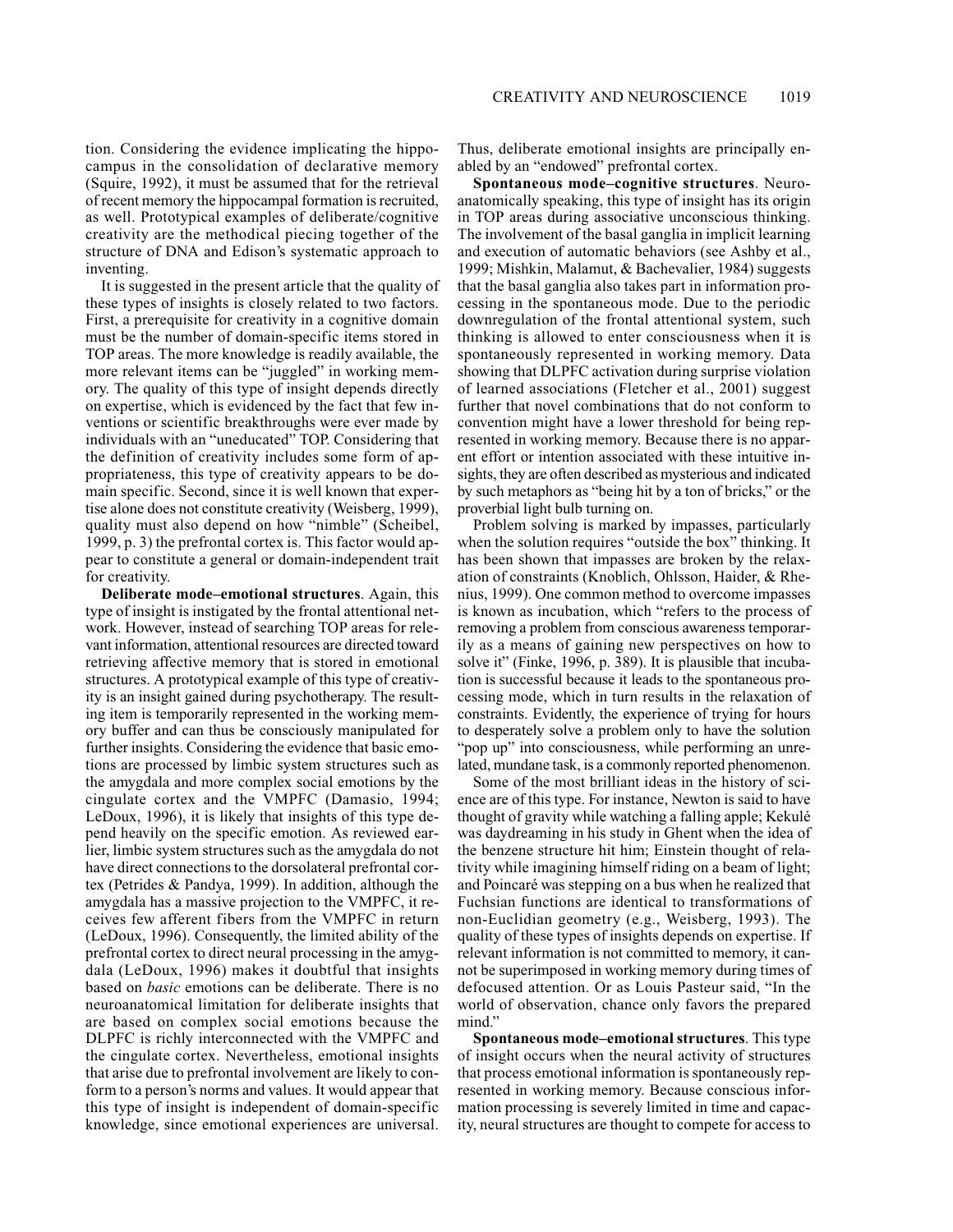consciousness (Pinker, 1999). Since emotions signify biologically significant events, neural activation in emotional structures make for "loud" signals that are designed to enter consciousness and impress the organism. Not surprisingly, intense emotional experiences create a strong need for creative expression (Torrance, 1988). Prototypical examples of spontaneous/emotional creativity include artistic expression such as Picasso's Guernica or Coleridge's poem "Kublai Khan."

The experience of spontaneously generated emotional information entering consciousness is likely to have a profound effect that engenders a distinct phenomenological state. It is perhaps the mechanism that results in what is referred to as a revelation, an epiphany, or a religious experience. While the emotional nature of the insight certifies to its importance, the unintentional nature of the insight adds to the conviction that such experiences must contain universal truth.

Again, because emotions do not require specific knowledge, insights based on emotional processing are not domain specific. However, creative work based on these insights might require specific skills for appropriate expression.

## RECONCEPTUALIZING CONTROVERSIES **IN CREATIVITY RESEARCH**

By differentiating among types of creativity, the theoretical framework proposed in this article can help disentangle some of the classical controversies regarding the nature of creativity. Two fundamental issues, the relationship between creativity and knowledge, and the effects of age on creativity, are addressed.

## **Creativity and Knowledge**

It has been widely accepted in the literature that knowledge is essential for creative thinking. However, there is less agreement on the nature of this relationship. On the one hand, it is thought that a positive correlation best describes the relationship between knowledge and creativity (Gruber, 1981; Hayes, 1989; Weisberg, 1993, 1999). Indeed, the view has been expressed that "all problem solving is based on knowledge" (Weisberg, 1993, p. 117). On the other hand, since "creative thinking by definition goes beyond knowledge" (Weisberg, 1999, p. 226), some researchers assert that too much knowledge may restrain creativity. Bearing in mind the evidence for negative transfer of past experiences to new problem solving tasks (DeBono, 1968; Frensch & Sternberg, 1989; Guilford, 1950; Koestler, 1964; Lunchins & Lunchins, 1959; Schooler & Melcher, 1995), proponents of this view postulate that the relationship between knowledge and creativity is best described by an inverted-U function.

By distinguishing among subtypes of creative thinking, it becomes feasible to study this relationship in a more systematic manner. First, it is imperative to recognize that knowledge and creativity recruit different brain circuits. While knowledge is primarily stored in TOP areas, creativity is enabled by the cognitive capabilities provided primarily by the DLPFC. With respect to the evidence for discrete circuits in specific brain functions (e.g., Cabeza & Nyberg, 2000), it has been noted that "subtle modifications in the function of such circuits are likely to account for the different cognitive capabilities and talents observed in the normal human population" (Pfenninger & Shubik, 2001, p. 216). For instance, it has been shown that individual differences in attentional control are related to working memory capacities (Conway, Cowan, & Bunting, 2001) and that these variables affect task performance (Kane et al., 2001) and by extension, creative problem solving.

Accordingly, one could imagine an individual who possesses an "endowed" TOP but a less-remarkable prefrontal cortex. Such an individual would have encyclopedic knowledge of a particular discipline but would make only minor contributions to its advancement. This possibility could account for the observation that knowledge does not constitute creativity. On the other hand, one could imagine an individual of the opposite predisposition—that is, possessing an endowed prefrontal cortex but a normative TOP. As mentioned above, if relevant information is not stored in memory, it cannot be brought online by TOP circuits and is thus unavailable for prefrontal modules to be included in the computation of creative solutions. It follows that such an individual might be a rich source of new ideas but would be unlikely to augment existing knowledge in a meaningful way. Either case, if correct, would argue against the notion that knowledge and creativity are positively correlated in a simple manner. Rather, optimal levels of creative output in a knowledge-based domain would require exceptionally capable circuits in both the TOP and the prefrontal cortex. Given the evidence that performance on conventional intelligence tests is frequently unaltered by mild prefrontal damage (Hebb, 1939), a similar argument could be made for the relationship between intelligence and creativity.

By proposing that creative insights based on emotional computations are universal, and thus independent of formal knowledge, the relationship between knowledge and creativity can be refined even further. In particular, the role of knowledge in creativity is proposed to be domain specific—that is, the greater the knowledge base of a domain, the more formal knowledge is required for truly innovative work within it.

It might be useful at this point to reiterate the distinction between creative insights, which are conscious realizations that occur in working memory, and creative expression, which is the implementation of that insight. For the arts, it is argued that creative insights do not require specialized knowledge; however, their expression does require exceptional skill. For instance, *Guernica* was inspired when Picasso witnessed the Condor Legion brutally destroying the town of Guernica in the Spanish Civil War. Picasso's work is not based on any historic, military, or other knowledge that can be acquired by formal education. It is based on understanding human suffering, in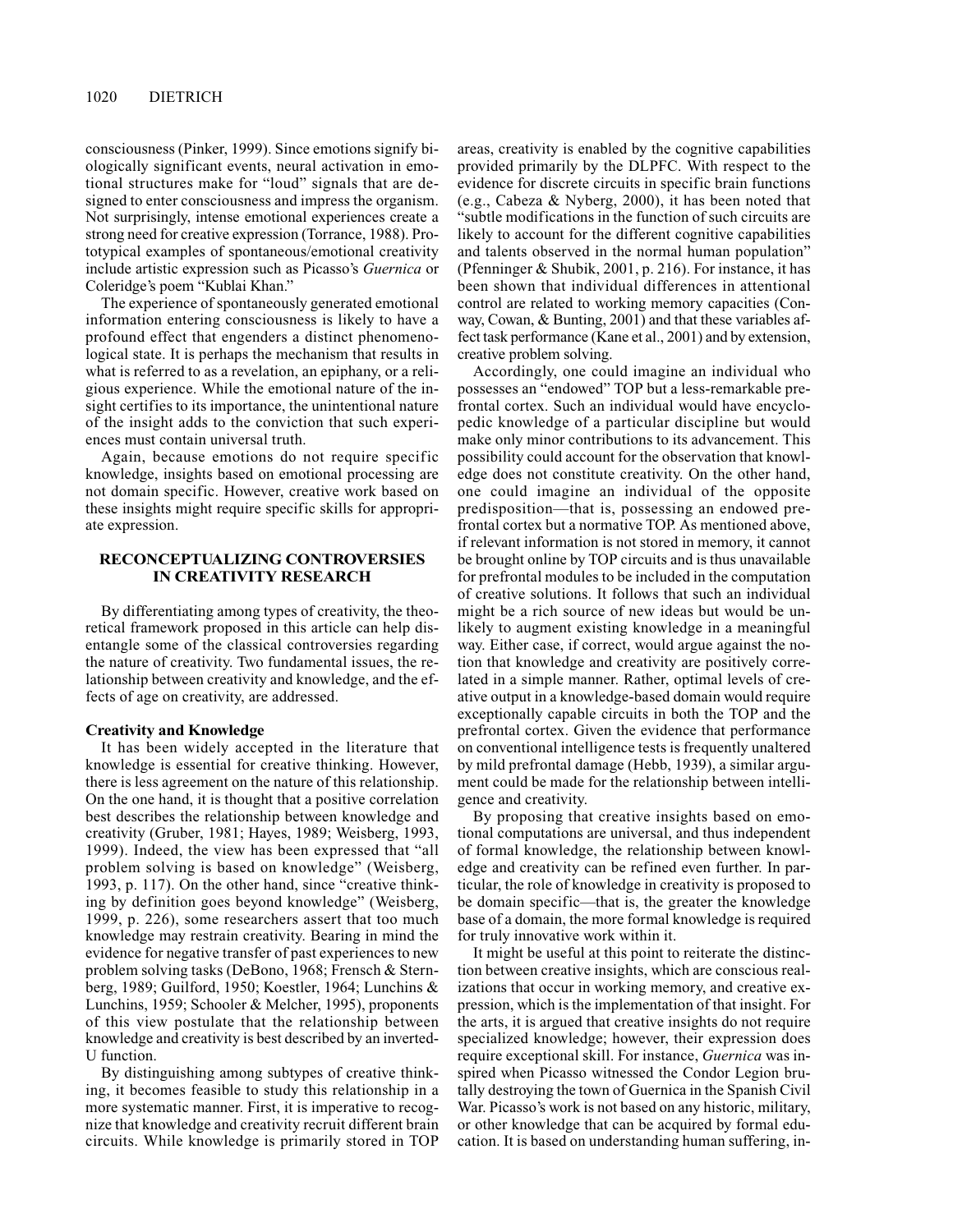justice, and fear. It is likely that other witnesses to the event had similar experiences of empathy, but Picasso had a special way of expressing it. Similar arguments can be made for other creative arts. Modern popular music requires little formal knowledge, often as little as a few simple chords, but few people would argue that the Beatles were not creative. Equally, creativity in literature and poetry is not based on special knowledge of grammar or a degree in comparative literature. Once the specific mechanics of expression are mastered, creativity in the various arts is based on emotional reactions to environmental stimuli. This does not preclude the possibility that the creative artist possesses a finely honed emotional brain. For the sciences on the other hand, creative insights, as well as their creative expression in the form of designing and implementing experiments, depend heavily on formal knowledge.

Hayes (1989) and Gardner (1993) have proposed what is known as the 10-year rule, which holds that a period of deep immersion, regardless of discipline, precedes creative master-level work. It is suggested here that this period of incubation is devoted more to the fine-tuning of expression in the arts, whereas it is devoted more to the acquisition of formal knowledge in the sciences. Perhaps this is best thought of as a continuum rather than a rigid dichotomy with the arts relying more on emotional knowledge and the sciences relying more on cognition. This notion might also shed some light on the fact that original creative achievements in the arts can be appreciated by a wide audience, which is not the case for the sciences.

#### **Age and Creativity**

The division of creative thinking into four distinct types also bears significantly on one of the oldest research topics in the field—that is, how creativity changes as a function of age (e.g., Lehman, 1953; Simonton, 1999). If the prefrontal cortex is, as proposed in this framework, the pivotal neural structure mediating creative behavior, creativity ought to be closely related to prefrontal cortex development across the life span.

The prefrontal cortex is the last structure to develop phylogenically and ontogenically (Fuster, 2000b). In humans, it does not fully mature until the early 20s. This conforms to frequent claims and might well be the underlying reason why the creativity of children is less structured and appropriate. In terms of the present framework, children's creativity can perhaps be conceptualized as somewhat limited to the spontaneous processing mode, with the added disadvantage of limited amounts of knowledge stored in TOP. Likewise, empirical evidence suggests that prefrontal functions are among the first to deteriorate in old age. For instance, performance in the WCST is stable in mid-life and then declines as a function of age in a linear fashion, particularly the ability to adapt to changing rules (Axelrod, Jiron, & Henry, 1993). In repeated reversal paradigms that test for cognitive flexibility and working memory, aging rats show comparable perseveration to old information (Means  $&$  Holstein, 1992). These results suggest that the elderly are

less able to inhibit well-learned rules and have less independence from immediate environmental cues or memories stored in the TOP. Consequently, one would expect creative achievement to peak in mid-life at the height of prefrontal capacity.

Historiometric studies are consistent with this pattern. In a recent review, Simonton (1999) stated, "we can now conclude with great confidence that . . . creative output tends to be a curvilinear, inverted backward-J function of age" (p. 122). He further concluded that the zenith of this function varies by domain. Although the average occurs between the ages of 35 and 39, mathematicians and musicians reach their prime earlier, while historians and philosophers peak later (Simonton, 1997).

Simonton (1997) has convincingly demonstrated that "creative productivity is a function of career age, not chronological age" (p. 70). Although career age and chronological age are highly correlated, latecomers to a discipline show the same career trajectories and landmarks, as well as conformity to the 10-year rule (Simonton, 1997, 2003). For instance, mathematicians peak on average at 26.5 years of career age, while historians peak at 38.5 (Simonton, 1997). Because prefrontal-dependent mental functions do not significantly decline until old age, the distinction between chronological and career age can be accommodated as long as the creator's career onset is not at an advanced chronological age. In such a case, the career trajectory might be altered in one or more important ways due to the premature (in terms of career age) decline in prefrontal functions, even if the creator lives until very old age.

It is remarkable that revolutionary advances in science, as opposed to paradigmatic or normal science (Kuhn, 1970), particularly in theoretical physics, are predominantly made by individuals in their 20s or individuals very near career onset. A long list of eminent physicists including Bohr, Chadwick, Einstein, Fermi, Feynman, Gell-Mann, Heisenberg, Pauli, and Rutherford seem to exemplify this most strikingly. This curiosity is known as the *Planck hypothesis*, which states that younger scientists are more receptive to innovation (e.g., Hull, Tessner, & Diamond, 1978). Even more curious is the observation that scientists who made major, revolutionary contributions early in their careers rarely made a second one of equal impact at an advanced career age, suggesting that age rather than individual differences is the responsible variable. In music, on the other hand, creative achievement peaks early and can be sustained until old age.

It has been proposed that creativity is stochastic in nature and that creativity in the arts and sciences "differ in the extent to which that stochastic process is constrained" (Simonton, 2003, p. 484). In either discipline, the start of creativity coincides with the maturation of the prefrontal cortex. However, a major difference between music and physics is that the latter requires constant adaptation to a new set of rules. Physics is a field with a rapidly growing knowledge base, which means that previously successful responses have to be modified to fit new paradigms. Again, a striking parallel can be drawn to performance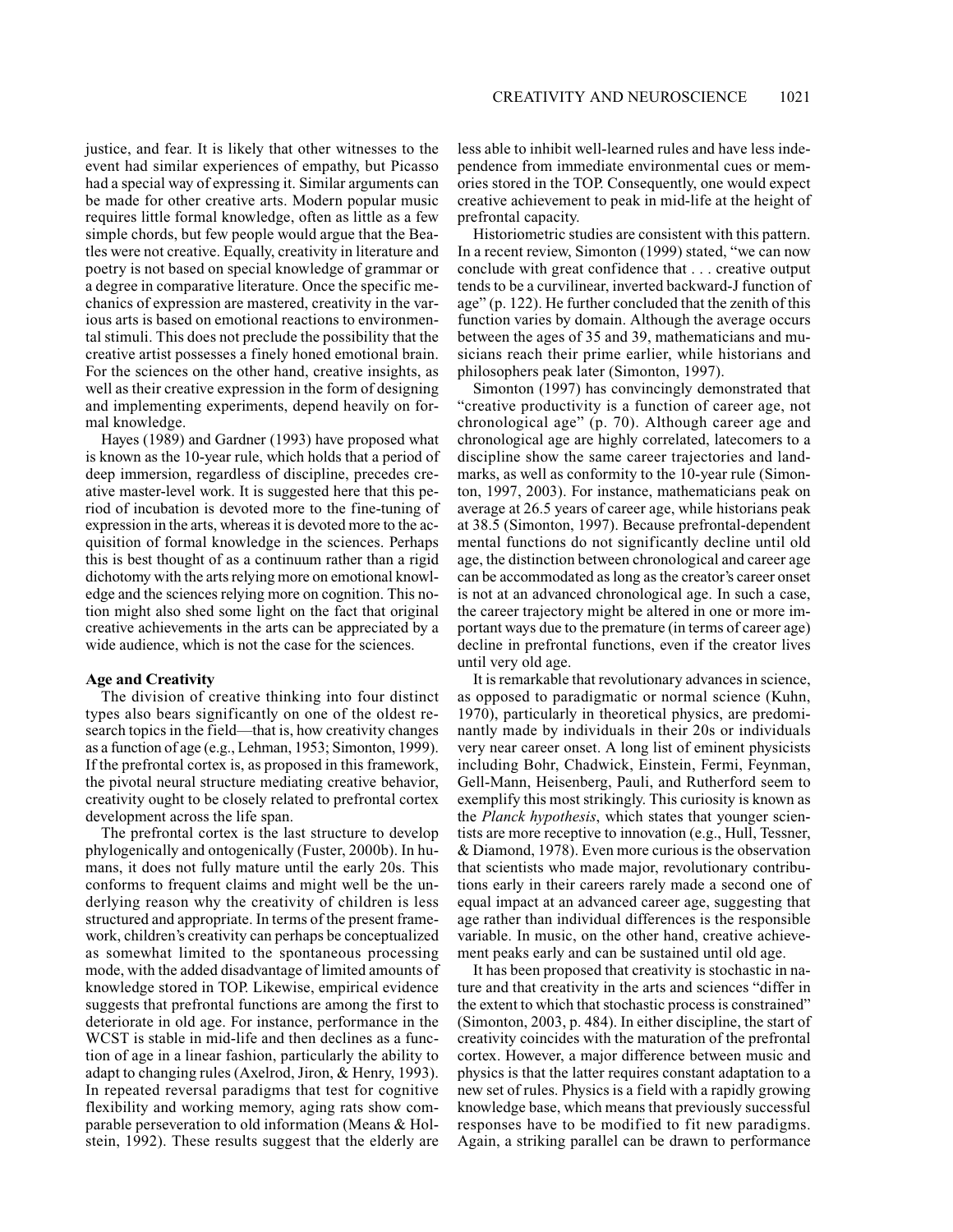on the WCST, in which the elderly have little trouble adapting to the first sorting rule but seem unable to inhibit knowledge of this rule when it changes. They also report awareness that the old rule no longer applies, but they continue to emit habitual behavior nonetheless. Consequently, the decline of cognitive flexibility due to aging might affect scientists more readily than artists, who can continue to operate creatively on the first set of rules they acquired.

This tendency to adhere to outdated rules might be. compounded by the fact that mental states that enable the spontaneous processing mode, such as daydreaming, go dramatically down with age (Singer, 1975). Thus, in addition to perseveration, the deliberate processing mode, which favors solutions that tend to be consistent with a person's belief system, becomes the more dominant problem solving mode of thought. This is consistent with the previously cited data showing that negative transfer and past experience can interfere with creativity. It is also consistent with the observation that revolutionary science, as opposed to paradigmatic science, is rarely performed by scientists of an advanced career age. It seems that, as we age, a certain version of reality becomes so "hardwired" through decades of reinforcement that the continuously diminishing ability for cognitive flexibility is overpowered. Or in Nietzsche's words, "convictions are greater enemies of the truth than lies."

The present framework is also able to account for the historiometric observation that historians and philosophers achieve their zenith later in life. Unlike the sciences, history is not a reductionistic field in which the knowledge base can be compacted into a manageable set of equations and concepts. In terms of Simonton's (1997, 2003) stochastic model of creative output, physics and history differ in their ideation rates (i.e., the rate at which new combinations are emerging) and elaboration rates (i.e., the time it takes to convert insights into creative products). Thus, it is suggested that in history, although the prefrontal cortex reaches maximal potential at the same time as in physics, additional time is needed to understand complex, multifactorial subjects and commit them to memory. There is a view among historians that eminence in the field does not occur before the age of 40, and indeed, there are no 25-year-old savant historians. Also, few philosophers and historians submitted more than one original idea to the edifice of knowledge, demonstrating that the cognitive inflexibility that seems to accompany aging operates in all knowledge-based domains.

## **DIRECTIONS IN FUTURE RESEARCH**

Direct empirical evidence for the brain mechanisms underlying creative thinking is remarkably scarce. The present framework is largely based on the cognitive neuroscience of normative information processing, coupled with the putative notion that creativity is grounded in ordinary mental processes and is therefore eminently testable with the tools of modern neuroscience and cognitive psychology. A few possible lines of research are outlined.

The proposed framework offers a point of attack for future research that should be primarily aimed at establishing a more direct link between creativity and neuroscience. Most of the empirically derived knowledge base in creativity is built on psychometric measures of creativity. Despite the recent proliferation of hundreds of creativity tests, very few tests such as Guilford's (1967) test of divergent thinking, Torrance's (1974) test, Duncker's (1945) candle problem, or the Remote Associates Test (Mednick, 1962) are widely accepted in the literature. Together, these tests provide timed measures of fluency, flexibility, originality, and elaboration, and are generally identified as either problem solving tasks (deliberate) or open-ended tasks (spontaneous). In addition, some tests are generally regarded as cognitive in nature, while others take into account personality variables such as emotionality.

Due to the lack of communication between neuroscience and creativity research, none of these psychometric measures has been used in combination with functional neuroimaging tools, optical imaging tools, transcranial magnetic stimulation, or EEG equipment. First, the present framework makes clear and specific predictions about the activation of specific brain regions during creative thinking. For example, creativity tests such as the candle problem or the Remote Associates Test (RAT) are classified as involving deliberate and innovative problem solving and have only a very limited number of correct answers. The framework predicts these tests to be associated primarily with the activation of the DLPFC regions but not the VMPFC or TOP regions. On the other hand, various subtests of the Torrance test are open ended and thus require the spontaneous generation of as many items as possible (e.g., name all things that are red or all things that one can do with a safety pin). It is predicted that such tests require the spreading activation through a knowledge-based network and thus primarily the activation of the TOP regions more than the DLPFC regions.

Second, this line of reasoning can be extended to conditions that are characterized by altered prefrontal function, such as neurological disorders, psychological disorders, or altered states of consciousness. For instance, patients with prefrontal damage are predicted to be more impaired in deliberate problem solving than in spontaneous-type creativity tests. Similarly, schizophrenics show hypofrontality (S. F. Taylor, 1996) and should score poorly on the RAT or the candle problem, while having little trouble generating original ideas of what to do with a safety pin. Depression might be particularly interesting because research shows that it is associated with hyperactivity in the VMPFC region but hypoactivity in the DLPFC region (see Mayberg, 1997). The present framework not only predicts that creative ability is altered in those individuals but can make precise predictions in what direction, and for what type of creativity. If this is the case, the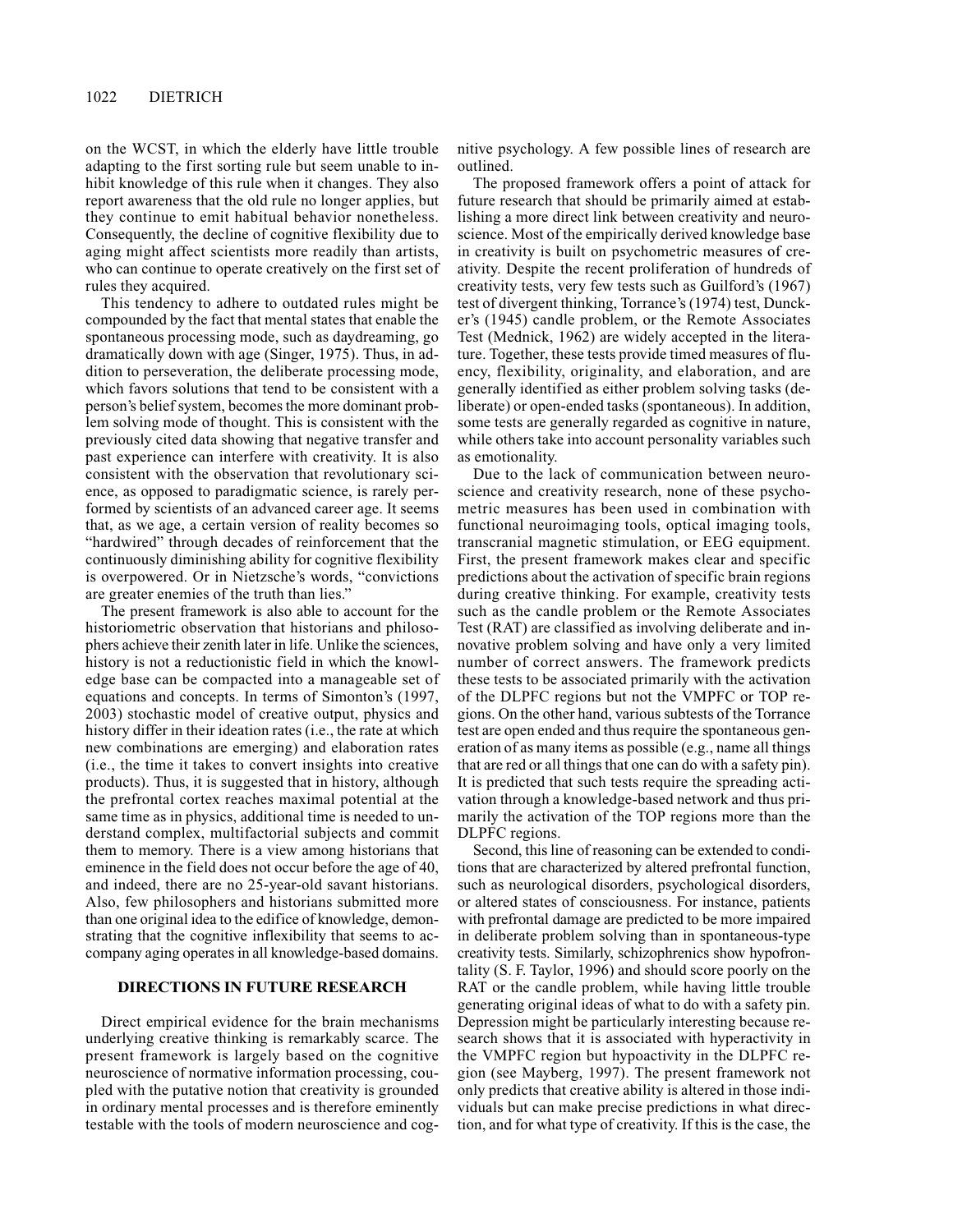link between mental illness and creativity can be described more precisely, as this connection is only reported for artists, writers, and musicians, but not scientists. Finally, the framework generates similar predictions for altered states of consciousness (drug-induced states, hypnosis, or distance running) that temporarily decrease prefrontal activity (Dietrich, 2004). The induction of these mental states can be used to conduct empirical tests of the framework.

A third possible line of research might make use of the fact that emotion influences cognitive processes. For instance, positive affect improves performance on a variety of cognitive tests (Ashby et al., 1999). This work typically involves exposure to a short film clip that evokes either a positive, neutral, or negative mood. The framework predicts that these emotional manipulations would influence certain types of creativity more readily than others.

Finally, and perhaps most important, the framework can be used to develop new and more precise psychometric measures of creativity. The generally poor validity and inconsistent results of existing tests is recognized as one of the biggest hurdles to progress in creativity research. The framework suggests that future tests would benefit from the intentional incorporation of cognitive processes that are associated with specific brain areas. For instance, working memory, sustained attention, or semantic memory retrieval require prefrontal activation and elements in creativity tests requiring their use can provide insight as to the dependence of creativity on these psychological processes or specific brain regions.

Equally important may be the use of psychological processes that have not been used at all as elements in creativity tests. For instance, the ability to use a theory of mind (ToM) depends on the prefrontal cortex. Current tests for ToM are cognitive in nature, but it is clear from the literature that ToM is a module that developed for predicting behavior in a complex social situation, and thus has an emotional component (Povinelli & Preuss, 1995; Stone et al., 1998). It is obvious that empathy, or the ability to experience another person's point of view, is critical for works in the arts but perhaps less so for works in the sciences. Using ToM abilities in creativity tests can expand our concept of what it means to be creative, especially to be creative in the arts or in a complex social situation. The framework makes overtly clear this link between the prefrontal cortex, ToM, and creativity.

Thus, in addition to providing a coherent account that systematizes current data in the field of creativity, the new framework suggests many new avenues of research that are currently not considered in neuroscience and/or creativity. Its adoption would be heuristically beneficial.

# **CONCLUSIONS**

Supportive evidence from psychology and neuroscience was reviewed in order to outline a framework of creativity that integrates current understanding of the functional neuroanatomy of normative information processing with the findings of creativity research. Although the model is admittedly tentative at present, it is proposed on the strength of its heuristic value, and it is hoped that it will encourage researchers from diverse backgrounds to address testable hypotheses derived from it.

Concisely stated, creativity results from the factorial combination of four kinds of mechanisms. Neural computation that generates novelty can occur during two modes of thought (deliberate and spontaneous) and for two types of information (emotional and cognitive). Regardless of how novelty is generated initially, circuits in the prefrontal cortex perform the computation that transforms the novelty into creative behavior. To that end, prefrontal circuits are involved in making novelty fully conscious, evaluating its appropriateness, and ultimately implementing its creative expression.

From the proposed framework, a systematic reorganization of a substantial body of creativity research emerges that has a number of advantages over other theoretical approaches. First, the framework provides a coherent neuroscientific account of a wide variety of well-known phenomena, and thus places the hitherto dissociated area of creativity on a neural basis. Second, it unites into one framework a substantial amount of disparate research within the field of creativity that currently cannot be satis factorily explained by any other single theory of creativity. The resulting novel synthesis clarifies a surprising number of classical controversies in creativity research that is, by distinguishing among several types of creativity, the framework permits the dissociation of factors such as knowledge, domain, and age, and systematizes the relationship of each of these influences to the creative process. Finally, the framework opens new lines of research that can greatly expand our knowledge base of this undervalued area of psychological science.

#### **REFERENCES**

- AMABILE, T. (1983). The social psychology of creativity. New York: Springer-Verlag.
- ANDERSON, J. R., & BOWER, G. H. (1973). Human associative memory. Washington, DC: Winston.
- ASHBY, G. F., ISEN, A. M., & TURKEN, A. U. (1999). A neuropsychological theory of positive affect and its influence on cognition. Psychological Review, 106, 529-550.
- ASHBY, G. F., VALENTIN, V. V., & TURKEN, A. U. (2002). The effects of positive affect and arousal on working memory and executive attention: Neurobiology and computational models. In S. Moore & M. Oaksford (Eds.), *Emotional cognition: From brain to behaviour* (pp. 245-287). Amsterdam: Benjamins.
- AXELROD, B. N., JIRON, C. C., & HENRY, R. R. (1993). Performance of adults ages 20 to 90 on the abbreviated Wisconsin Card Sorting Test. Clinical Neuropsychology, 7, 205-209.
- BAARS, B. J. (1989). A cognitive theory of consciousness. Cambridge: Cambridge University Press.
- BADDELEY, A. (1996). Exploring the central executive. Quarterly Journal of Experimental Psychology, 49A, 5-28.
- BADDELEY, A. (2000). The episodic buffer: A new component of working memory. Trends in Cognitive Sciences, 4, 417-423.
- BAKER-SENNETT, J., & CECI, S. (1996). Clue-efficiency and insight: Unveiling the mystery of inductive leaps. Journal of Creative Behavior, 30, 153-172.
- BEKHTEREVA, N. P., DAN'KO, S. G., STARCHENKO, M. G., PAKHOMOV,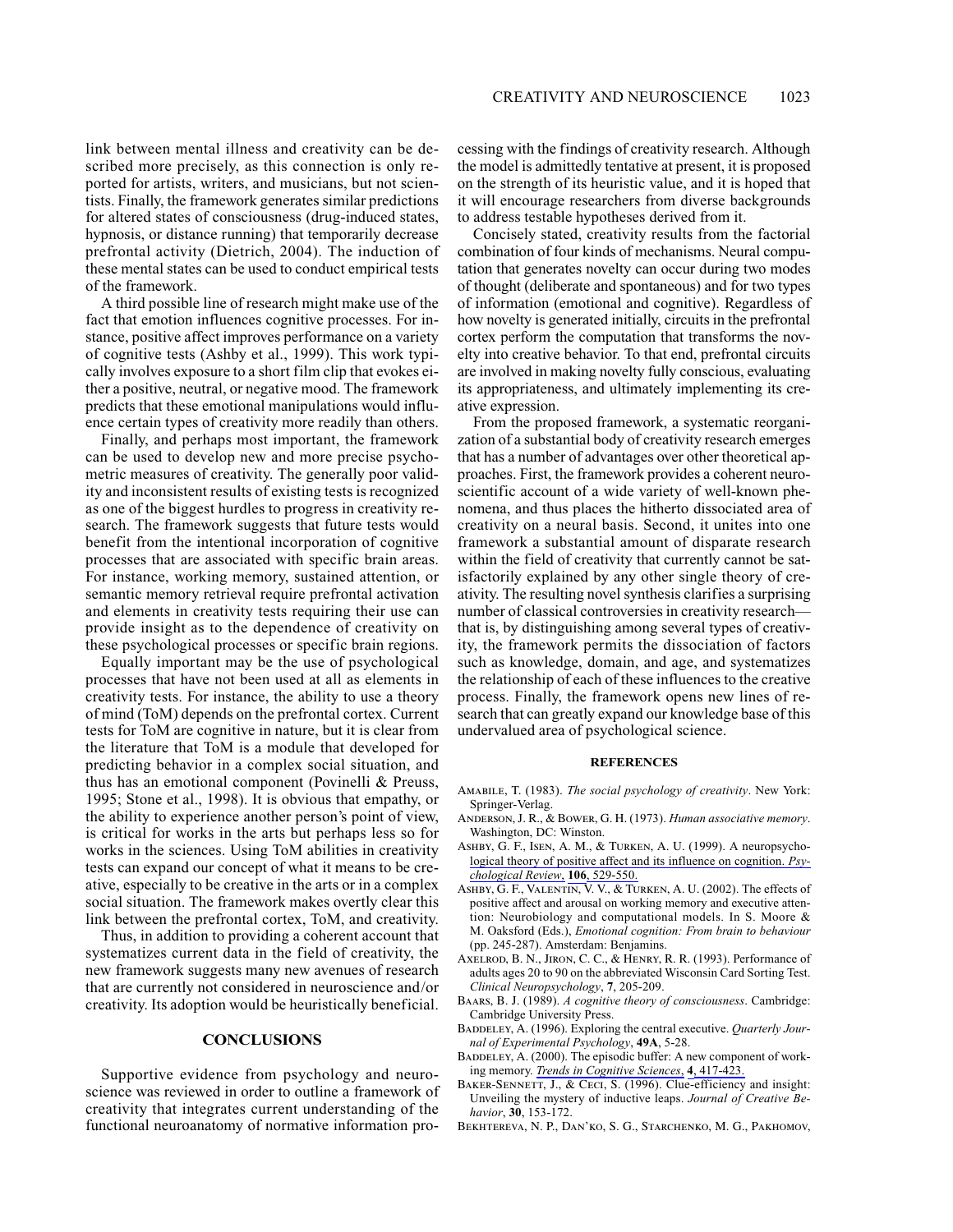S. V., & MEDVEDEV, S. V. (2001). Study of the brain organization of creativity: III. Positron-emission tomography data. *Human Physiol* $ogy$ , 27, 390-397.

- BEKHTEREVA, N. P., STARCHENKO, M. G., KLYUCHAREV, V. A., VOROB'EV, V. A., PAKHOMOV, S. V., & MEDVEDEV, S. V. (2000). Study of the brain organization of creativity: II. Positron-emission tomography data. Human Physiology, 26, 516-522.
- BODEN, J. E., & BODEN, G. M. (1969). The other side of the brain III: The corpus callosum and creativity. *Bulletin of the Los Angeles Neu*rological Society, 34, 191-203.
- BODEN, M. A. (1998). Creativity and artificial intelligence. Artificial Intelligence, 103, 347-356.
- BOONE, B. K. (1999). Neuropsychological assessment of executive functions. In B. L. Miller & J. L. Cummings (Eds.), The human *frontal lobes: Functions and disorders* (pp. 247-260). New York: Guilford.
- BRANSFORD, J. D., & STEIN, B. S. (1984). The ideal problem solver. New York: Freeman.
- BRAUN, A. R., BALKIN, T. J., WESENSTEN, N. J., GWADRY, F., CARSON, R. E., VARGA, M., BALDWIN, P., SELBIE, S., BELENKY, G., & HERscovitch, P. (1997). Regional cerebral blood flow throughout the sleep-wake cycle. *Brain*, **120**, 1173-1197.
- BROADBENT, D. A. (1958). Perception and communication. New York: Pergamon.
- BRUCKNER, R. L. (1996). Beyond HERA: Contributions of specific prefrontal brain areas to long-term memory retrieval. *Psychonomic Bul-*<u>letin & Review, 3, 149-158.</u>
- CABEZA, R., & NYBERG, L. (2000). Imaging cognition II: An empirical review of 275 PET and fMRI studies. Journal of Cognitive Neuroscience, **12**, 1-47.
- CADORET, G., PIKE, G. B., & PETRIDES, M. (2001). Selective activation of the ventromedial prefrontal cortex in the human brain during active retrieval processing. *European Journal of Neuroscience*, 14, 1164-1170.
- CARLSSON, I., WENDT, P. E., & RISBERG, J. (2000). On the neurobiology of creativity: Differences in frontal activity between high and low creative subjects. Neuropsychologia, 38, 873-885.
- CHANNON, S., & CRAWFORD, S. (1999). Problem-solving in real-lifetype situations: The effect of anterior and posterior lesions on performance. *Neuropsychologia*, 37, 757-770.
- CHURCHLAND, P. S. (2002). Brain-wise. Cambridge, MA: MIT Press.
- COLLINS, A. M., & LOFTUS, E. F. (1975). A spreading activation theory of semantic processing. Psychological Review, 82, 407-428.
- CONWAY, A. A. R., COWAN, N., & BUNTING, M. F.  $(2001)$ . The cocktail party phenomenon revisited: The importance of working memory capacity. *Psychonomic Bulletin & Review*, **8**, 331-335.
- COURTNEY, S. M., PETIT, L., HAXBY, J. V., & UNGERLEIDER, L. G. (1998). The role of prefrontal cortex in working memory: Examining the contents of consciousness. Philosophical Transactions of the Royal Society of London: Series B, 353, 1819-1828.
- COWAN, N. (1995). Attention and memory: An integrated framework. Oxford Psychology Series, No. 26. New York: Oxford University Press.
- COWAN, N. (2001). The magical number 4 in short-term memory: A reconsideration of mental storage capacity. Behavioral & Brain Sciences, 24, 87-185.
- CRICK, F. H. C., & Косн, C. (1998). Consciousness and neuroscience. Cerebral Cortex, 8, 97-107.
- CSIKSZENTMIHALYI, M. (1996). Society, culture, person: A systems view of creativity. In R. J. Sternberg (Ed.), The nature of creativity (pp. 325-339). Cambridge: Cambridge University Press.
- DAMASIO, A. R. (1994). Descartes' error: Emotion, reason, and the *human brain*. New York: Putnam.
- DAMASIO, A. R. (2001). Some notes on brain, imagination and creativity. In K. H. Pfenninger & V. R. Shubik (Eds.), The origins of creativity (pp. 59-68). Oxford: Oxford University Press.
- DAMASIO, A. R. (2002). Conference proceedings: Neuroethics. Mapping the field. New York: Dana.
- DEBONO, E. (1968). New think: The use of lateral thinking in the generation of new ideas. New York: Basic Books.
- DEHAENE, S., & NACCACHE, L. (2001). Toward a cognitive science of consciousness: Basic evidence and a workspace framework. Cognition, 79, 1-37.
- DESGRANGES, B., BARON, J.-C., & EUSTACHE, F. (1997). The functional neuroanatomy of episodic memory: The role of the frontal lobes, the hippocampal formation, and other areas. *NeuroImage*, 8, 198-213.
- DIETRICH, A. (2003). Functional neuroanatomy of altered states of consciousness. The transient hypofrontality hypothesis. Consciousness & Cognition, 12, 231-256.
- DIETRICH, A. (2004). Neurocognitive mechanisms underlying the experience of flow. Consciousness & Cognition, 13, 746-761.
- DIETRICH, A., & ALLEN, J. D. (1998). Functional dissociation of the prefrontal cortex and the hippocampus in timing behavior. Behavioral Neuroscience, 112, 1043-1047.
- DIETRICH, A., TAYLOR, J. T., & PASSMORE, C. E. (2001). AVP (4-8) improves concept learning in PFC-damaged but not hippocampaldamaged rats. Brain Research, 919, 41-47.
- DUNCAN, J., & OWEN, A. M. (2000). Common regions of the human frontal lobe recruited by diverse cognitive demands. Trends in Neurosciences, 23, 475-483.
- DUNCKER, K. (1945). On problem solving. Psychological Monographs, 585, (No 270).
- EYSENCK, H. J. (1993). Creativity and personality: Suggestions for a theory. *Psychological Inquiry*, 4, 147-178.
- EYSENCK, H. J. (1995). *Genius: The natural history of creativity*. Cambridge: Cambridge University Press.
- FINK, G. R., MARKOWITSCH, H. J., REINKEMEIER, M., BRUCKBAUER, T., KESSLER, J., & HEISS, W. D. (1996). Cerebral representation of one's own past: Neural networks involved in autobiographical memory. Journal of Neuroscience, 16, 4275-4282.
- FINKE, R. A. (1996). Imagery, creativity, and emergent structure. Consciousness & Cognition, 5, 381-393.
- FLETCHER, P. C., ANDERSON, J. M., SHANKS, D. R., HONEY, R., CAR-PENTER, T. A., DONOVAN, T., PAPDAKIS, N., & BULLMORE, E. T. (2001). Responses of the human frontal cortex to surprising events are predicted by formal associative learning theory. Nature Neuroscience, 4, 1043-1048.
- FRENSCH, P. A., & STERNBERG, R. J. (1989). Expertise and intelligent thinking: When is it worse to know better? In R. J. Sternberg (Ed.),  $Ad$ vances in the psychology of human intelligence (Vol. 5, pp. 157-188). Hillsdale, NJ: Erlbaum.
- FRIEDMAN, R. S., & FÖRSTER, J. (2002). The influence of approach and avoidance motor actions on creative cognition. Journal of Experimental Social Psychology, 38, 41-55.
- FRITH, C. D., & DOLAN, R.  $(1996)$ . The role of the prefrontal cortex in higher cognitive functions. Cognitive Brain Research, 5, 175-181.
- FRITH, C. D., & FRITH, U. (2001). Cognitive psychology-Interacting minds—A biological basis. Science, 286, 1692-1695.
- FUSTER, J. M. (1995). Temporal processing—Structure and function of the human prefrontal cortex. Annals of the New York Academy of Sciences, 769, 173-181.
- FUSTER, J. M. (2000a). Executive frontal functions. Experimental Brain Research, 133, 66-70.
- FUSTER, J. M.  $(2000b)$ . The prefrontal cortex of the primate: A synopsis. Psychobiology, 28, 125-131.
- FUSTER, J. M. (2002). Frontal lobe and cognitive development. Journal of Neurocytology, 31, 373-385.
- GABRIELI, J. D. E. (1998). Cognitive neuroscience of human memory. Annual Review of Psychology, 49, 87-115.
- GARDNER, H. (1993). Creating minds: An anatomy of creativity seen though the lives of Freud, Einstein, Picasso, Stravinsky, Eliot, Graham, and Gandhi. New York: Basic Books.
- GAZZANIGA, S. M., IVRY, R. B., & MANGUN, G. R. (1998). Cognitive neuroscience. New York: Norton.
- GILBERT, P. F. C. (2001). An outline of brain function. Cognitive Brain Research, 12, 61-74.
- GOLDMAN-RAKIC, P. S. (1992). Working memory and the mind. Scien*tific American*, 267, 111-117.
- GOODWIN, D. W. (1992). Alcohol as muse. *American Journal of Psychotherapy*, 46, 422-433.
- GRUBER, H. E. (1981). Darwin on man: A psychological study of sci*entific creativity.* Chicago: University of Chicago Press.
- GUILFORD, J. P. (1950). Creativity. *American Psychologist*, 5, 444-454.
- GUILFORD, J. P. (1967). The nature of human intelligence. New York: McGraw-Hill.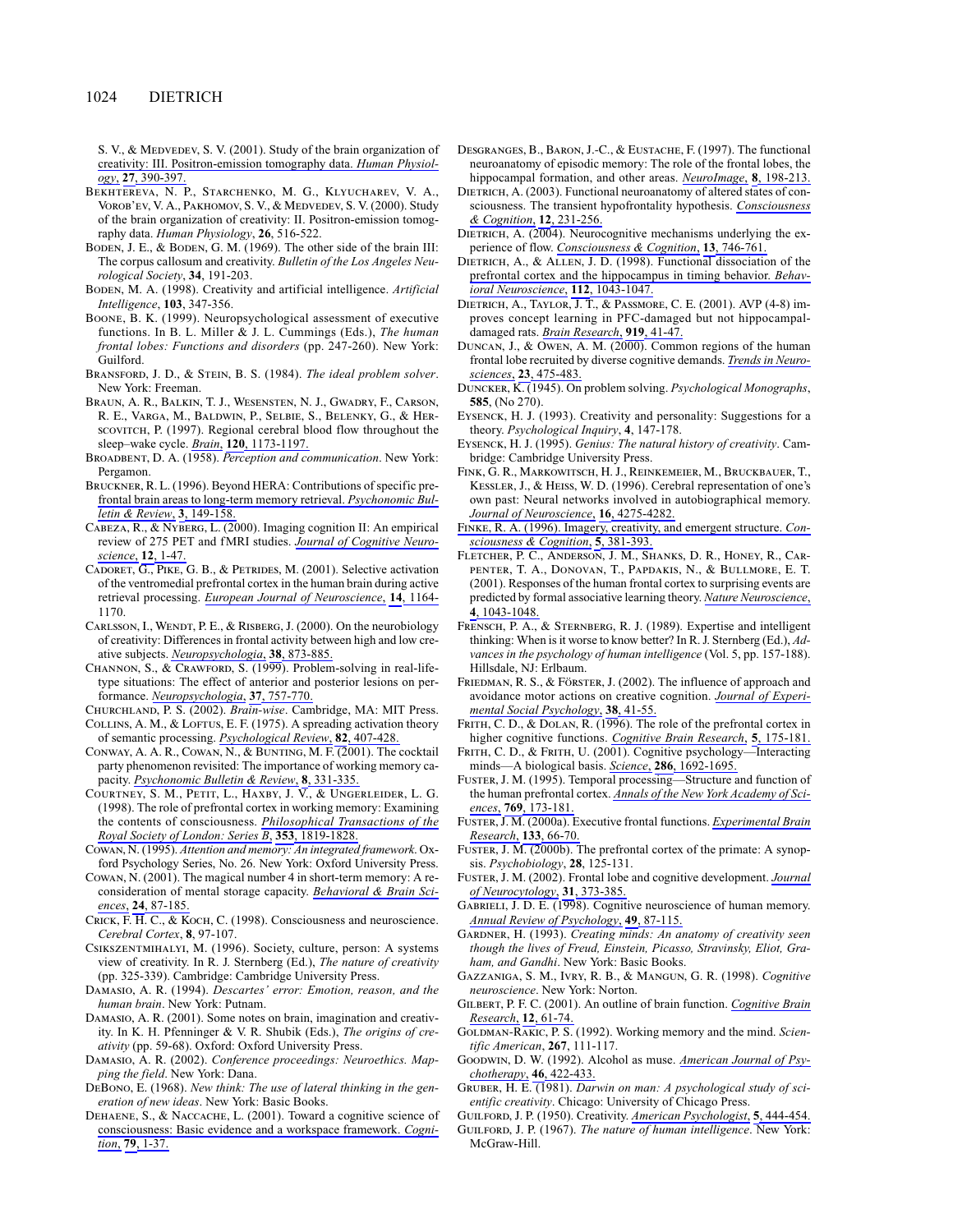GUILFORD, J. P. (1982). Is some creative thinking irrational? Journal of Creative Behavior, 16, 151-154.

- HALFORD, G. S., WILSON, W. H., & PHILLIPS, S. (1998). Processing capacity defined by relational complexity: Implications for comparative, developmental, and cognitive psychology. Behavioral & Brain Sciences, 21, 723-802.
- HARTMAN, E. (1966). The psychophysiology of free will. In R. Lowenstein, L. Newman, & A. Solnit (Eds.), Psychoanalysis: A general psychology. New York: International University Press.
- HASEGAWA, I., HAYASHI, T., & MIYASHITA, Y. (1999). Memory retrieval under the control of the prefrontal cortex. Annals of Medicine, 31, 380-387.
- HAYES, R. R. (1989). Cognitive processes in creativity. In J. A. Glover, R. R. Ronning, & C. R. Reynolds (Eds.), Handbook of creativity (pp. 135-145). New York: Plenum.
- HEBB, D. O. (1939). Intelligence in man after large removal of cerebral tissue: Report of four left frontal lobe cases. Journal of General Psy*chology*, 21, 73-87.
- HOBSON, J. A. (1988). The dreaming brain. New York: Basic Books.
- HOBSON, J. A., & McCARLEY, R. (1977). The brain as a dream-state generator: An activation-synthesis hypothesis of the dream process. American Journal of Psychiatry, 134, 1335-1348.
- HOBSON, J. A., РАСЕ-SCHOTT, E. F., & STICKHOLD, R. (2000). Dreaming and the brain: Toward a cognitive neuroscience of conscious states. Behavioural & Brain Sciences, 23, 793-842.
- HULL, D. L., TESSNER, P. D., & DIAMOND, A. M. (1978). Planck's principle: Do younger scientists accept new scientific ideas with greater alacrity than older scientists? Science, 202, 717-723.
- JAMISON, K. R. (1993). Touched by fire: Manic depressive illness and *the artistic temperament*. New York: Free Press.
- JANOWSKY, J. S., SHIMAMURA, A. P., & SQUIRE, L. R. (1989). Source memory impairment in patients with frontal lobe lesions. Neuropsychologia, 27, 1043-1056.
- JASPER, H. H. (1995). A historical perspective: The rise and fall of prefrontal lobotomy. Advances in Neurology, 66, 97-114.
- KANE, M. J., BLECKLEY, M. K., CONWAY, A. R. A., & ENGLE, R. W. (2001). A controlled-attention view of working-memory capacity. Journal of Experimental Psychology: General, 130, 169-183.
- KATZ, A. N. (1986). The relationship between creativity and cerebral hemisphericity for creative architects, scientists, and mathematicians. Empirical Studies of the Arts, 4, 97-108.
- KEENAN, J. P., WHEELER, M. A., GALLUP, G. G., & PASCUAL-LEONE, A. (2000). Self-recognition and the right prefrontal cortex. *Trends in* Cognitive Sciences, 4, 338-344.
- KESNER, R. P., & HOLBROOK, T. (1987). Dissociation of item and order spatial memory in rats following medial prefrontal cortex lesions. <u>Neuropsychologia,</u> **25**, 653-664.
- Кікүо, Н., Онкі, К., & Sекінаra, К. (2001). Temporal characterization of memory retrieval processes: An fMRI study of the "tip of the tongue" phenomenon. *European Journal of Neuroscience*, 14, 887-892.
- KINSBOURNE, M. (1982). Hemispheric specialization and the growth of human understanding. American Psychologist, 37, 411-420.
- KNIGHT, R. T., & GRABOWECKY, M. (1999). Prefrontal cortex, time, and consciousness. In M. S. Gazzaniga (Ed.), The cognitive neurosciences (2nd ed., pp. 1319-1337). Cambridge, MA: MIT Press.
- KNOBLICH, G., OHLSSON, S., HAIDER, H., & RHENIUS, D. (1999). Constraint relaxation and chunk decomposition in insight problem solving. Journal of Experimental Psychology: Learning, Memory, & Cognition, 25, 1534-1555.
- KOECHLIN, E., BASSO, G., PIETRINI, P., PANZER, S., & GRAFMAN, J. (1999). The role of the anterior prefrontal cortex in human cognition. <u>Nature,</u> **399**, 148-151.
- KOESTLER, A. (1964). The act of creation. New York: Macmillan.
- KOLB, B. (1984). Functions of the prefrontal cortex in the rat: A comparative view. *Brain Research Review*, 8, 65-98.
- Колв, В., & WHISHAW, I. Q. (1983). Problems and principles in crossspecies generalizations. In E. T. Robinson (Ed.), Behavioral contribution to brain research (pp. 266-287). Oxford: Oxford University Press.
- KONISHI, S., NAKAJIMA, K., UCHIDA, I., KAMEYAMA, M., NAKA-HARA, K., SEKIHARA, K., & MIYASHITA, Y. (1998). Transient activa-

tion of the inferior prefrontal cortex during cognitive set shifting. Nature Neuroscience, 1, 80-84.

- KORNHUBER, H. H. (1993). Prefrontal cortex and homo-sapiens-on creativity and reasoned will. Neurological Psychiatry & Brain Re*search*, 2, 1-6.
- KUHN, T. (1970). The structure of scientific revolutions (2nd ed.). Chicago: University of Chicago Press.
- LEDOUX, J. (1996). The emotional brain. New York: Touchstone.
- LEHMAN, H. C. (1953). Age and achievement. Princeton, NJ: Princeton University Press.
- LHERMITTE, F. (1983). "Utilization behaviour" and its relation to lesions of the frontal lobes. Brain, 106, 237-255.
- LHERMITTE, F., PILLON, B., & SERDARU, M. (1986). Human autonomy and the frontal lobes: Part I. Imitation and utilization behavior: A neuropsychological study of 75 patients. Annals of Neurology, 19, 326-334.
- LUNCHINS, A. S., & LUNCHINS, E. H. (1959). Rigidity of behavior. Eugene: University of Oregon Press.
- MARKOWITSCH, H. J. (1995). Cerebral bases of consciousness: A historical view. Neuropsychologia, 33, 1181-1192.
- MARTINDALE, C. (1995). Creativity and connectionism. In S. M. Smith, T. B. Ward, & R. A. Finke (Eds.), The creative cognition approach (pp. 249-268). Cambridge, MA: MIT Press.
- MARTINDALE, C. (1999). The biological basis of creativity. In R. J. Sternberg (Ed.), Handbook of creativity (pp. 137-152). Cambridge: Cambridge University Press.
- MAYBERG, H. S. (1997). Limbic–cortical dysregulation: A proposed model of depression. Journal of Neuropsychiatry & Clinical Neuroscience, 9, 471-481.
- MEANS, L. W., & HOLSTEIN, R. D. (1992). Individual aged rats are impaired on repeated reversals due to loss of different behavioral patterns. Physiology & Behavior, 52, 959-963.
- MEDNICK, S. A. (1962). The associative basis of the creative process. Psychological Review, 69, 220-232.
- METCALFE, J. (1986). Feelings of knowing in memory and problem solving. Journal of Experimental Psychology: Learning, Memory, & Cognition, 12, 288-294.
- MILLER, B. L., CUMMINGS, J., MISHKIN, F., BOONE, K., PRINCE, F., PONтом, М., & Сотмам, С. (1998). Emergence of artistic talent in frontotemporal dementia. Neurology, 51, 978-982.
- MILLER, E. K., & COHEN, J. D.  $(20\overline{01})$ . An integrative theory of prefrontal cortex function. Annual Review of Neuroscience, 24, 167-202.
- MILNER, B. (1995). Aspects of human frontal lobe function. *Advances* in Neurology, 66, 67-84.
- MISHKIN, M., MALAMUT, B., & BACHEVALIER, J. (1984). Memory and habit: Two neural systems. In G. Lynch, J. J. McGaugh, & N. M. Weinberger (Eds.), Neurobiology of learning and memory (pp. 66-77). New York: Guilford.
- MONCHI, O., PETRIDES, M., PETRE, V., WORSLEY, K., & DAGHER, A. (2001). Wisconsin card sorting revisited: Distinct neural circuits participating in different stages of the task identified by event-related functional magnetic resonance imaging. Journal of Neuroscience, 21, 7733-7741.
- NISBETT, R. E., & Ross, L. (1980). Human inference: Strategies and shortcomings of social judgments. Englewood Cliffs, NJ: Prentice-Hall.
- NORMAN, D. A., & SHALLICE, T. (1986). Attention to action: Willed and automatic control of behavior. In R. S. Davidson, G. E. Schwartz, & D. Shapiro (Eds.), Consciousness and self-regulation (pp. 1-18). New York: Plenum.
- NYBERG, L. (1998). Mapping episodic memory. Behavioural Brain Research, 90, 107-114.
- PETRIDES, M. (1996). Specialized systems for the processing of mnemonic information within the primate frontal cortex. *Philosophical* Transactions of the Royal Society of London: Series B, 351, 1455-1462.
- PETRIDES, M., & PANDYA, D. N. (1999). Dorsolateral prefrontal cortex: Comparative cytoarchitectonic analysis in the human and the macaque brain. *European Journal of Neuroscience*, 11, 1011-1036.
- PFENNINGER, K. H., & SHUBIK, V. R. (2001). Insights into the foundation of creativity: A synthesis. In K. H. Pfenninger & V. R. Shubik (Eds.), *The origins of creativity* (pp. 213-236). Oxford: Oxford University Press.